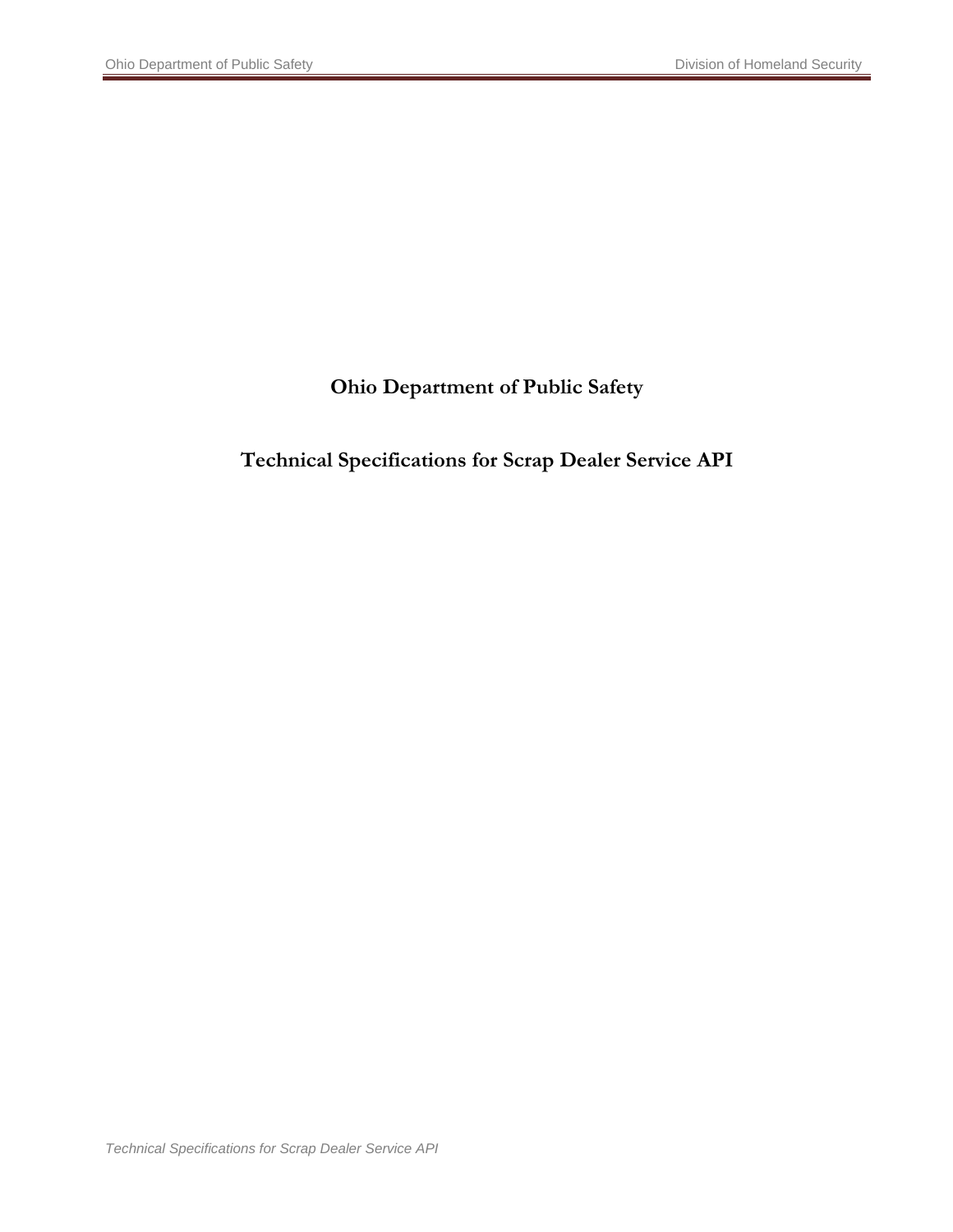### **TABLE OF CONTENTS**

| 1              |                                                                           |  |
|----------------|---------------------------------------------------------------------------|--|
| $\overline{2}$ |                                                                           |  |
|                |                                                                           |  |
| 3              |                                                                           |  |
| 4              |                                                                           |  |
|                |                                                                           |  |
|                |                                                                           |  |
|                |                                                                           |  |
|                |                                                                           |  |
|                |                                                                           |  |
|                |                                                                           |  |
|                |                                                                           |  |
|                |                                                                           |  |
|                |                                                                           |  |
| 5              |                                                                           |  |
|                |                                                                           |  |
|                |                                                                           |  |
|                | Sample C# Code To Call The Service API (v1/Transaction/Validate) 15       |  |
| 6              |                                                                           |  |
|                |                                                                           |  |
|                |                                                                           |  |
| $\overline{7}$ |                                                                           |  |
|                | Recyclable Materials That Do Not Qualify as Special Purchase Articles  18 |  |
|                |                                                                           |  |
|                |                                                                           |  |
| 8              |                                                                           |  |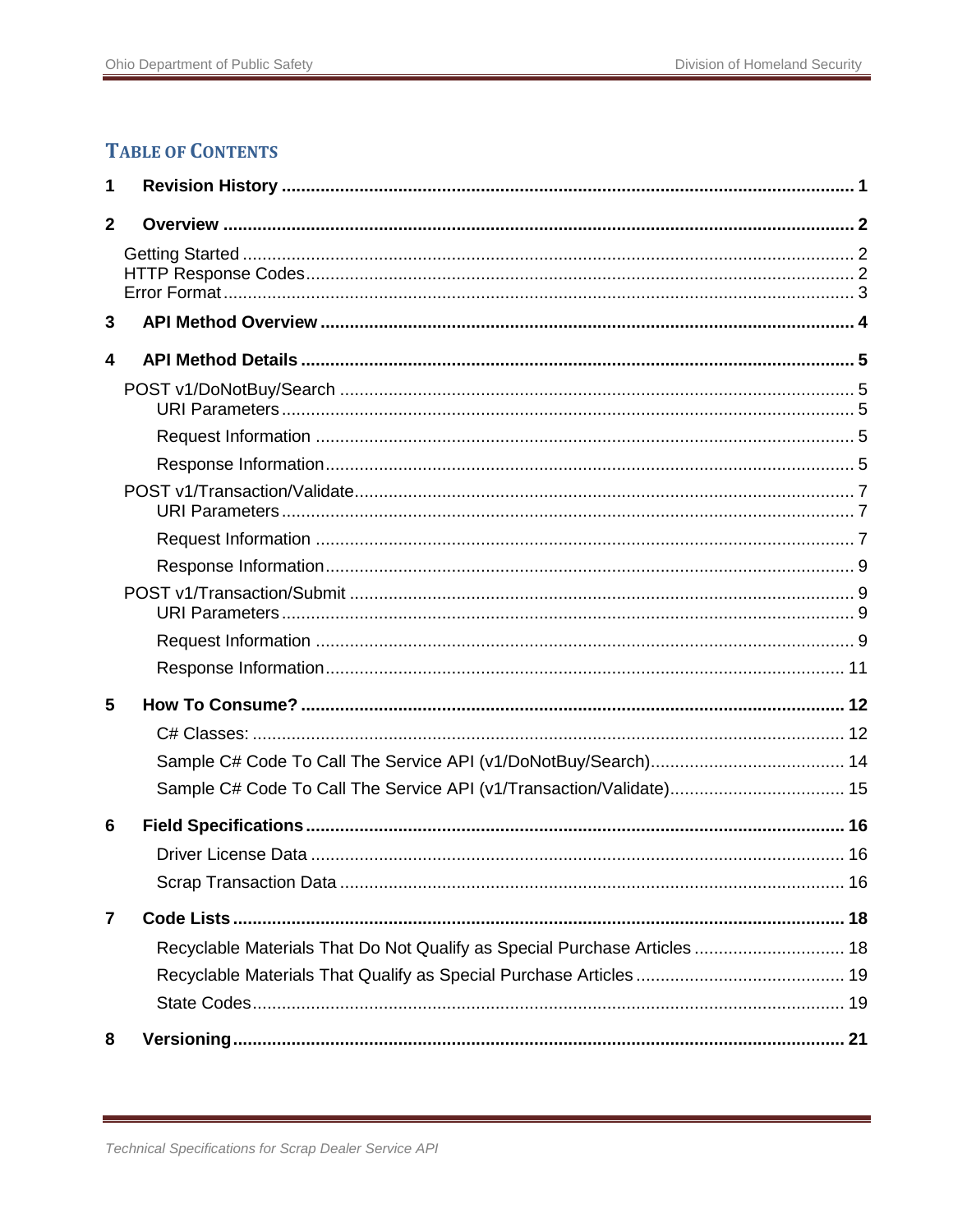# <span id="page-2-0"></span>**1 Revision History**

| <b>Technical Specifications for Scrap Dealer Service API</b> |                |                    |
|--------------------------------------------------------------|----------------|--------------------|
| <b>Date</b>                                                  | <b>Version</b> | <b>Description</b> |
| 07/15/2016                                                   | 1.0            | Original document  |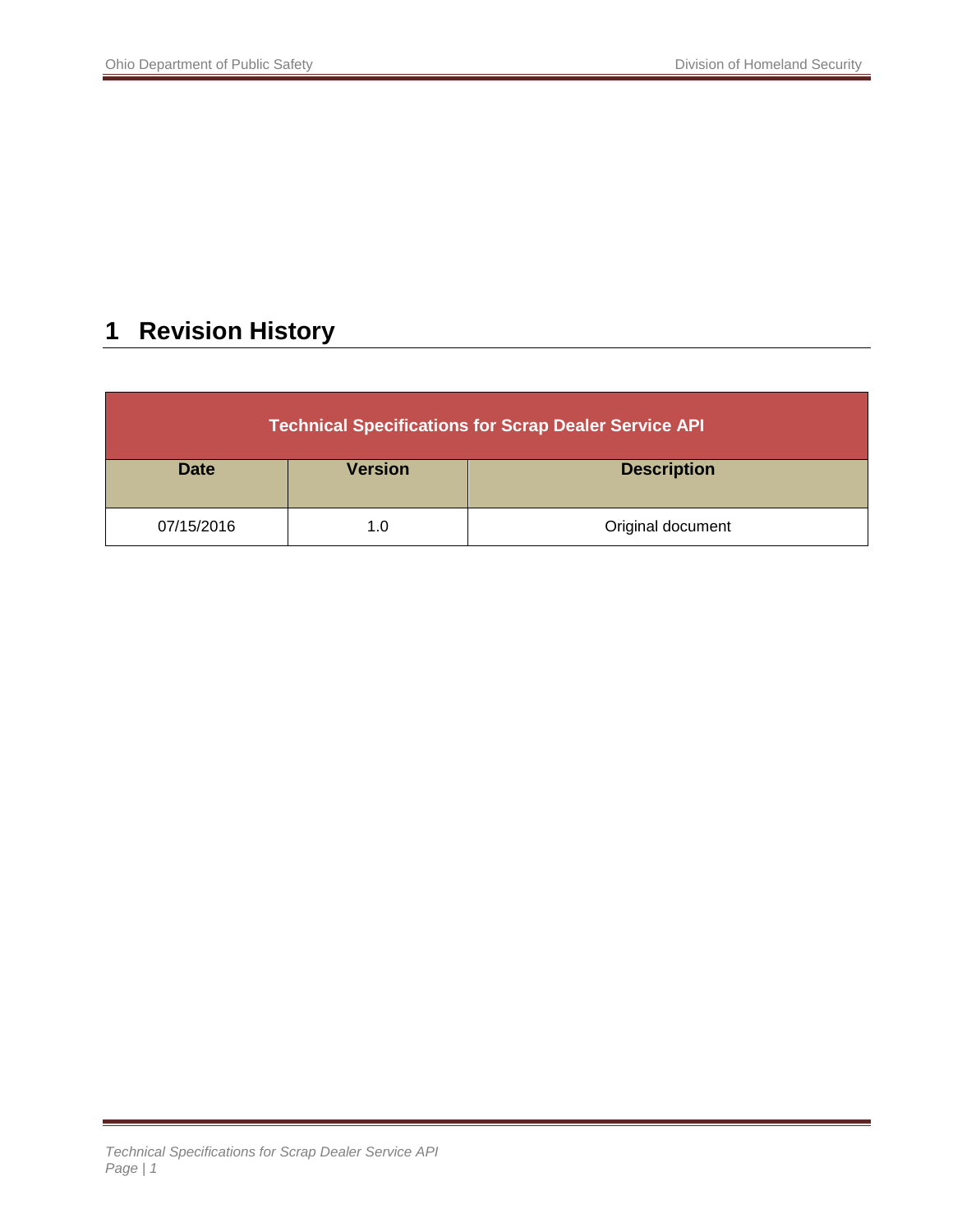### <span id="page-3-0"></span>**2 Overview**

The scrap dealer service API (Application Programming Interface) is a REST service that can be used programmatically to implement a subset of scrap dealer activities over the internet.

#### <span id="page-3-1"></span>**Getting Started**

The scrap dealer service API is implemented as a REST-based Web Service using ASP.NET Web API. It is consumable by all modern development platforms and is offered in both JSON and XML formats. The API is available on the internet at the following URLs:

**Test URL** <https://servicesq.dps.ohio.gov/ScrapDealerServices.API/> **Production URL** <https://services.dps.ohio.gov/ScrapDealerServices.API/>

#### **Authentication**

Each registered dealer facility would have at least one authorized user that was registered as part of their initial setup. The user's credential information will need to be provided as part of each service call.

#### **Request Headers**

All requests sent to the API must contain two HTTP Headers. If these headers are not supplied or invalid then a "*401/Unauthorized"* status is returned with a response message.

**Username** – Dealer's *username* **Password** – Dealer's password

**Sample:**

<span id="page-3-2"></span> $\mathbf{I}$ 

[ {"Message":"Missing credentials."}

#### **HTTP Response Codes**

| <b>HTTP</b>          | <b>Description</b>                                                                                                                                                                                                                                                                      |
|----------------------|-----------------------------------------------------------------------------------------------------------------------------------------------------------------------------------------------------------------------------------------------------------------------------------------|
| $200 - OK$           | Call successful. A response is returned.                                                                                                                                                                                                                                                |
|                      | <b>Action: N/A</b>                                                                                                                                                                                                                                                                      |
| 400 - Bad Request    | A validation error has occurred with the data submitted to the API. This can<br>occur if the user has made service call with a missing and invalid information.                                                                                                                         |
|                      | A list of all error messages will be returned in the response.                                                                                                                                                                                                                          |
|                      | <b>Action:</b> Correct the requested search parameters and retry.                                                                                                                                                                                                                       |
| 401 - Unauthorized   | Your request was unauthorized due to invalid credentials or your request is<br>missing required HTTP headers<br><b>Action:</b> Make sure to supply a valid scrap dealer credentials in the request http<br>headers.                                                                     |
| 404 - Not Found      | Invalid HTTP action was made on the request.<br><b>Action:</b> Check the action method name being called.                                                                                                                                                                               |
| 500 - Internal Error | An unexpected error has occurred somewhere in the service. This could be the<br>result of a bug in the system, unexpected downtime or just an issue with this<br>particular user. Error details will be logged to the Service and the problem will<br>be addressed by the ODPS IT team. |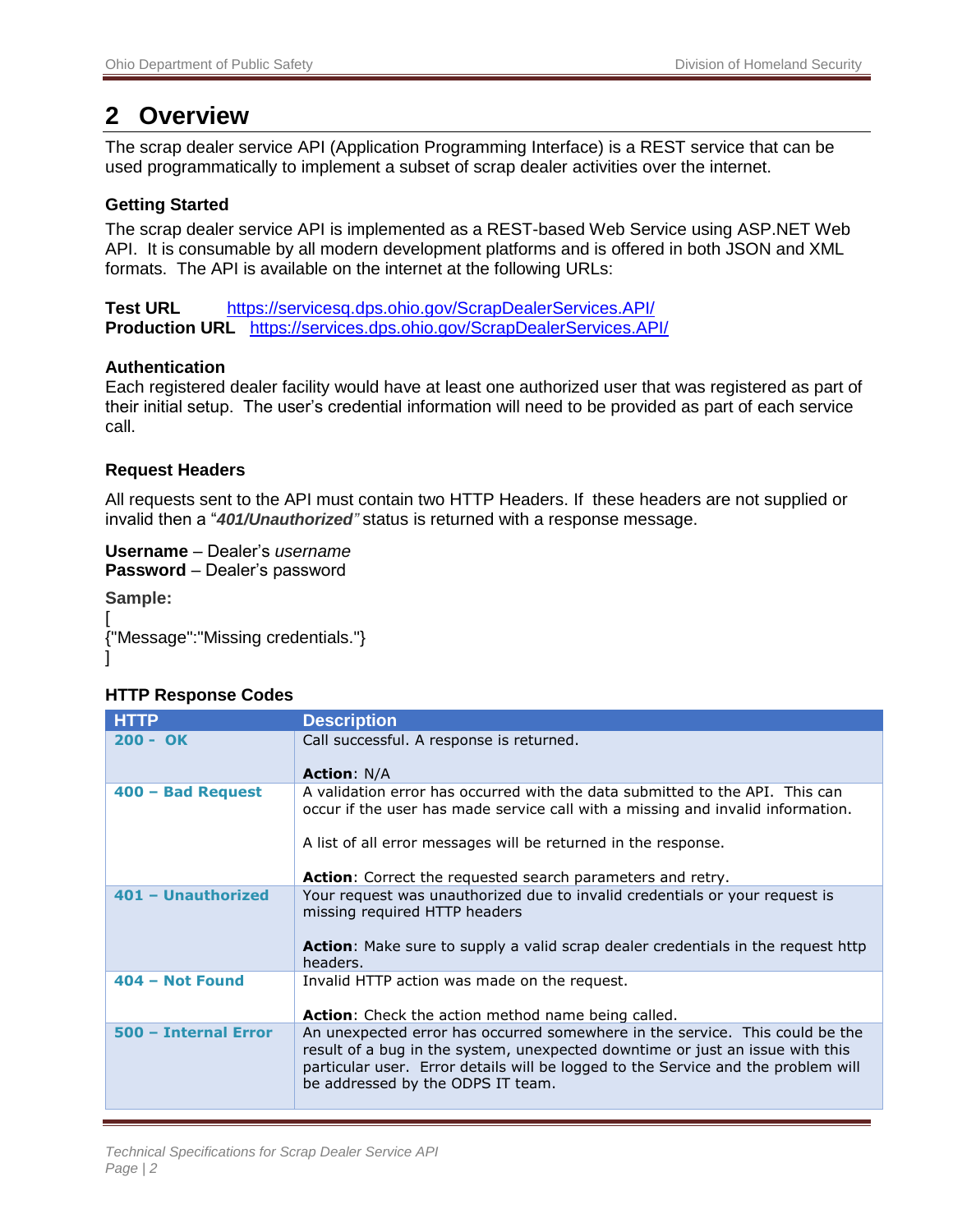**Action**: Try later and if issue persists contact the Scrap Metal Support

#### <span id="page-4-0"></span>**Error Format**

Error messages are returned in a standard format for easy consumption.

In JSON, the format is like:

[ {"Message":"Facility registration number is required."}, {"Message":"Seller's First Name can't be longer than 33 characters."} ]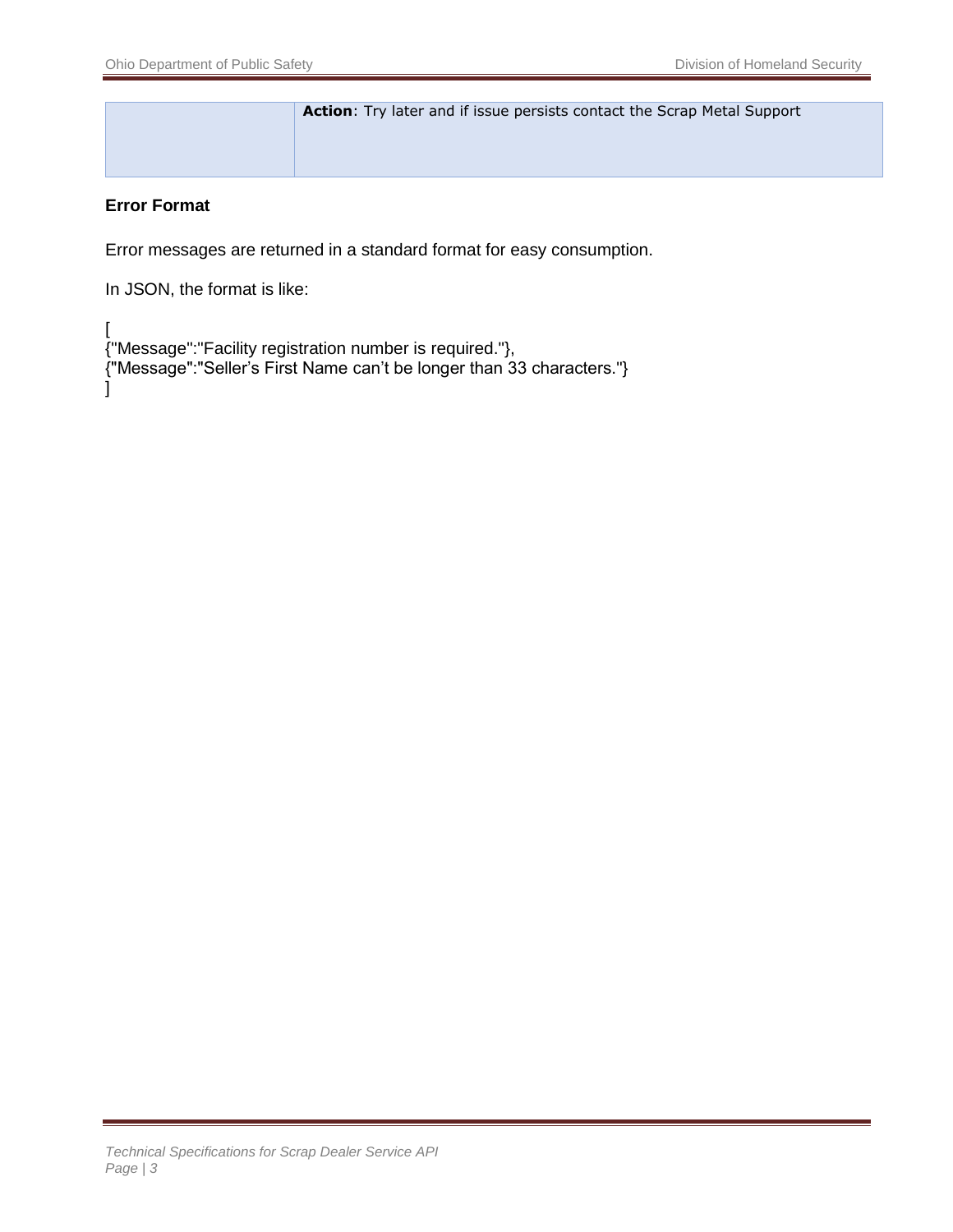# <span id="page-5-0"></span>**3 API Method Overview**

| <b>API</b>                          | <b>Description</b>                                                                                |
|-------------------------------------|---------------------------------------------------------------------------------------------------|
| <b>POST v1/DoNotBuy/Search</b>      | Searches and returns the matching records against the supplied<br>driver license information.     |
| <b>POST v1/Transaction/Validate</b> | Validates the supplied transaction and returns a 'Transaction<br>Validated Successfully' message. |
| <b>POST v1/Transaction/Submit</b>   | Saves the transaction and returns a 'Transaction Saved Successfully'<br>message.                  |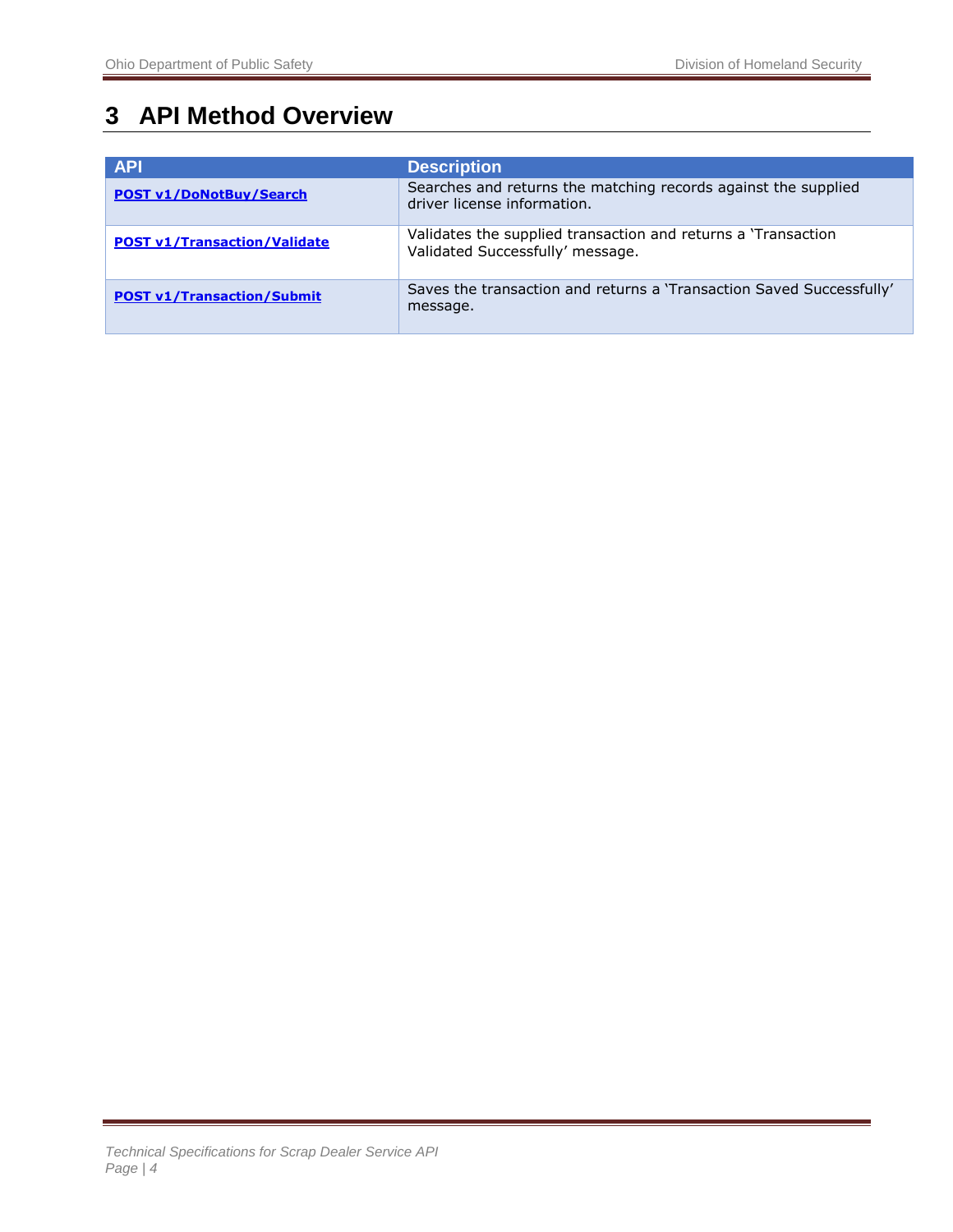## <span id="page-6-0"></span>**4 API Method Details**

#### <span id="page-6-1"></span>**POST v1/DoNotBuy/Search**

#### <span id="page-6-2"></span>**URI Parameters**

N/A

#### <span id="page-6-3"></span>**Request Information**

#### **Parameters**

| <b>Name</b> | <b>Description</b>                             |
|-------------|------------------------------------------------|
|             | DriverLicenseInfo   Driver License Information |

If invalid or missing credentials are supplied in the request's http header, this method will return '*401/Unauthorized*' response.

All the fields in the **DriverLicenseInfo** parameter are **mandatory**. If any of the required fields are missing or if an invalid value is supplied, this method will return with a '*400/Bad Request*' response. A list of error messages will be returned.

If no matching records are found, this method will return an empty list.

The driver's license state field must be a code from the list in [State Codes](#page-17-0) section. A *'400/Bad*  **Request**' response is returned if an invalid state code is supplied.

#### **Request body formats**

```
application/json, text/json
Sample:
{
   "FacilityRegNumber": "SMBC-2012-0000004",
   "FirstName": "John",
   "LastName": "Smith",
   "DOB": "2016-07-15",
   "DLNumber": "XYZ0001",
   "DLState": "OH"
}
```
#### <span id="page-6-4"></span>**Response Information**

Returns a list of matching records in the format below. A list of error messages is returned if any error occurs.

#### **Response body formats**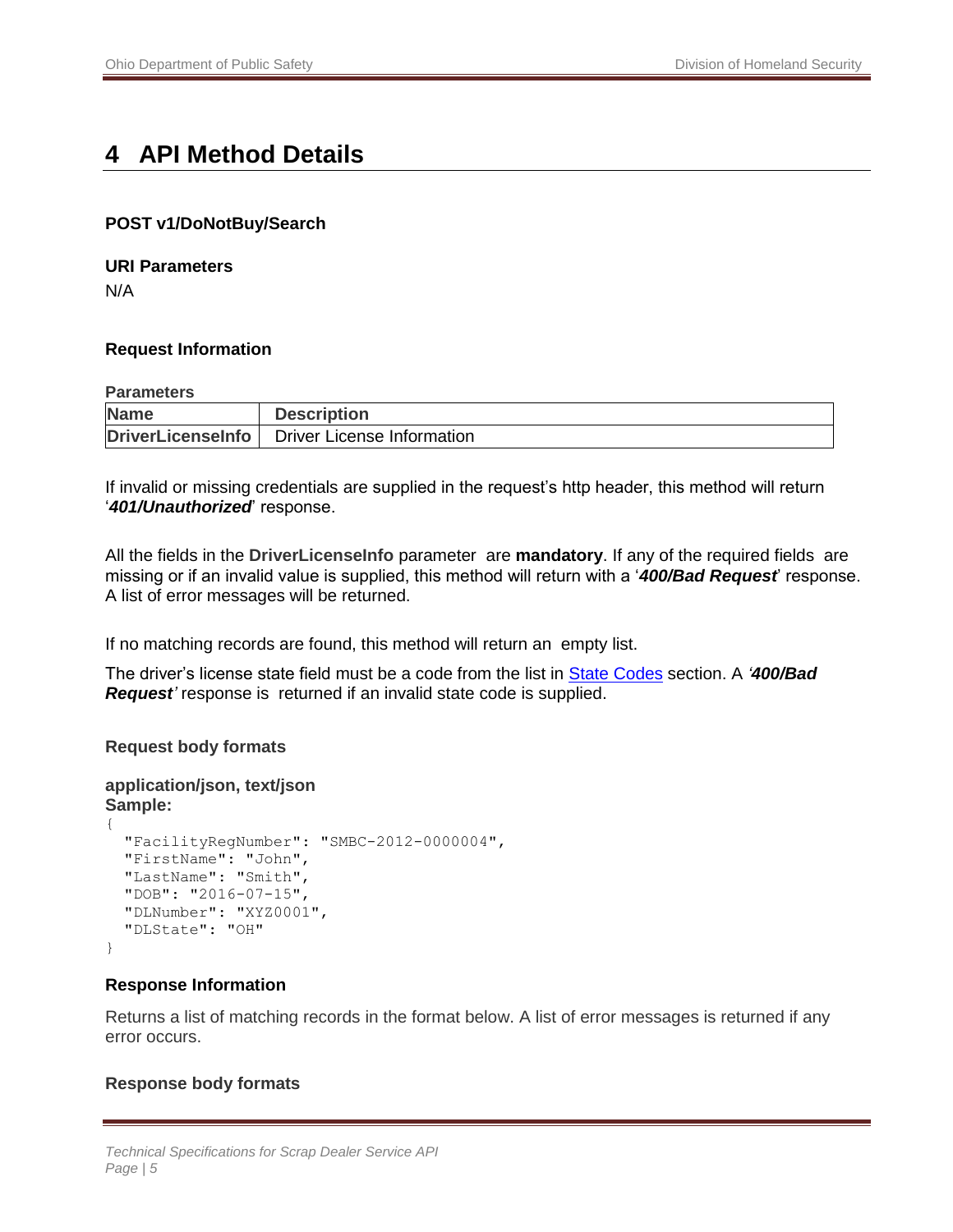#### **application/json Sample:**

```
[
     {
       "Age":31,
        "Alias":"",
        "ConvictionCaseNo":"1234567",
        "ConvictionCourt":"Xyz Municipal Court",
        "ConvictionDate":"2014-06-05",
        "ConvictionOffense":"Rec/Stolen Prop",
        "ConvictionOffenseClass":"MIS",
        "DLIssueState":"OH",
        "DLNumber":"ZZ0001",
        "Dob":"1988-05-14",
         "Ethnicity":"White/Caucasian",
         "EyeColor":"Black",
         "FirstName":"John",
         "FullName":"John Smith",
        "HairColor":"Red",
        "Height":"609",
        "LastName":"Smith",
        "MiddleName":"X",
        "ScarsMarksTattoos":"",
        "Sex":"M",
        "SourceAgencyName":"Xyz Co Sheriff's Office",
        "Suffix":"",
        "Weight":"159"
    },
    {
        "Age":41,
       "Alias":"",
       "ConvictionCaseNo":"1234566",
        "ConvictionCourt":"Xyz Municipal Court",
        "ConvictionDate":"2014-06-05",
        "ConvictionOffense":"Rec/Stolen Prop",
        "ConvictionOffenseClass":"MIS",
        "DLIssueState":"OH",
       "DLNumber":"ZZ0002",
        "Dob":"05/14/1974",
         "Ethnicity":"White/Caucasian",
         "EyeColor":"Brown",
         "FirstName":"Will",
         "FullName":"Will Smith",
        "HairColor":"Black",
        "Height":"509",
        "LastName":"Smith",
        "MiddleName":"X",
        "ScarsMarksTattoos":"",
        "Sex":"M",
        "SourceAgencyName":"Xyz Co Sheriff's Office",
        "Suffix":"",
        "Weight":"169"
     },
]
```
**Note: Height** is in feet and inches. Example: 509 is 5 feet and 9 inches.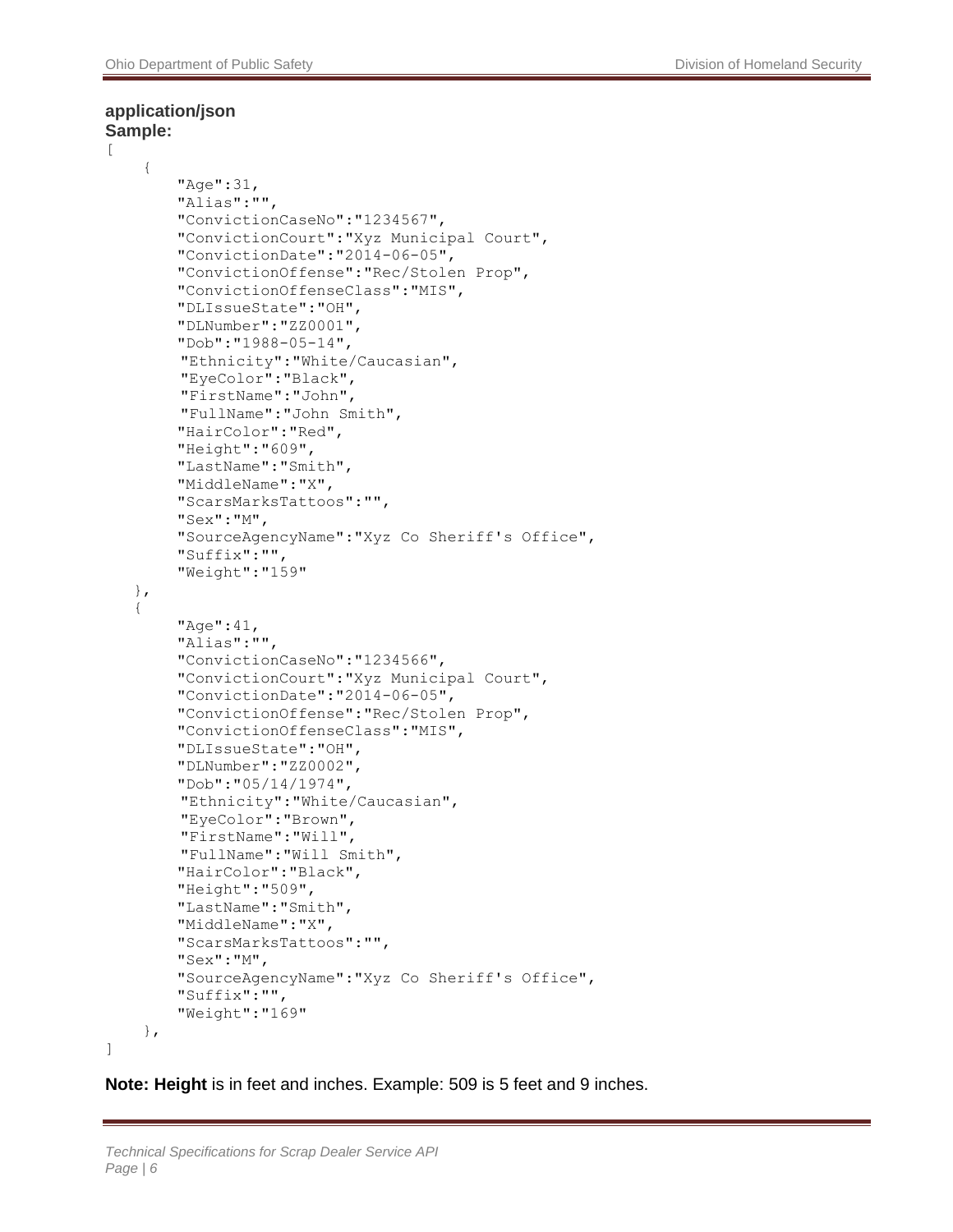#### <span id="page-8-0"></span>**POST v1/Transaction/Validate**

#### <span id="page-8-1"></span>**URI Parameters**

N/A

#### <span id="page-8-2"></span>**Request Information**

#### **Parameters**

| <b>Name</b>        | <b>Description</b>                   |
|--------------------|--------------------------------------|
| <b>Transaction</b> | <b>Scrap Transaction Information</b> |

This method should be supplied with all relevant fields required for the transaction. See **Field** [Specification](#page-17-2) section.

If invalid or missing credentials supplied in the request's http header, this method will return '*401/Unauthorized*' response.

If any of the required fields are missing or if an invalid value is supplied, this method will return with a '*400/Bad Request*' response. A list of error messages will be returned.

#### **Request body formats**

```
application/json
Sample:
{
   "FacilityRegNumber": "SMBC-2012-0000004",
   "TranNumber": "TRAN000001",
   "TranDate": "2016-06-05T18:25:43",
   "SellerInfo": {
     "FirstName": "John",
     "MiddleName": "A",
     "LastName": "Smith",
     "AddressLine1": "12 High Street",
     "AddressLine2": "",
     "City": "Columbus",
     "State": "OH",
     "Zip": "43017",
     "IdCardImage": {
       "image": "QEBA"
     },
     "Photo": {
       "image": "QEBA"
     },
     "LicensePlateNumber": "ZY001",
     "LicensePlateIssueState": "OH"
   },
   "BulkContainerInfo": {
     "Description": "Bulk Container",
     "Items": [
       {
```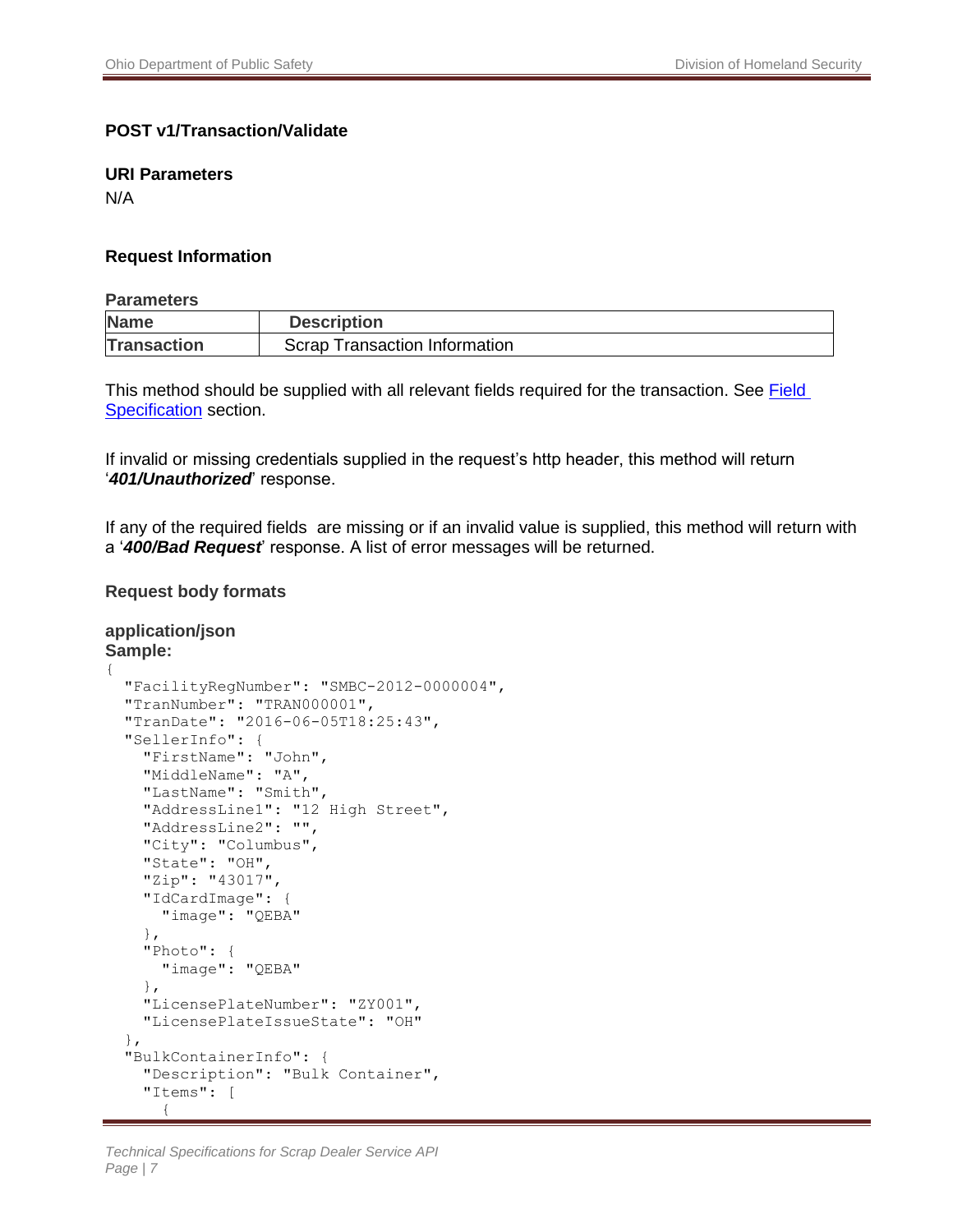```
 "Photo": {
            "image": "QEBA"
          },
          "Weight": 1.1
       },
       {
          "Photo": {
            "image": "QEBA"
          },
          "Weight": 1.1
       },
       {
          "Photo": {
            "image": "QEBA"
          },
          "Weight": 1.1
       }
     ]
  },
   "MetalRecyclableInfo": {
     "Description": "",
     "Weight": 1.1
   },
   "RecycMaterialsNotSpPurchaseInfo": {
     "items": [
       {
          "code": 1,
          "weight": 2.1
       },
       {
          "code": 1,
          "weight": 2.1
       },
       {
          "code": 1,
          "weight": 2.1
       }
     ]
   },
   "RecycMaterialsSpPurchaseInfo": {
     "items": [
       {
          "code": 1,
          "weight": 2.1,
          "Photo": {
            "image": "QEBA"
          }
       },
        {
          "code": 1,
          "weight": 2.1,
          "Photo": {
            "image": "QEBA"
 }
       },
        {
          "code": 1,
```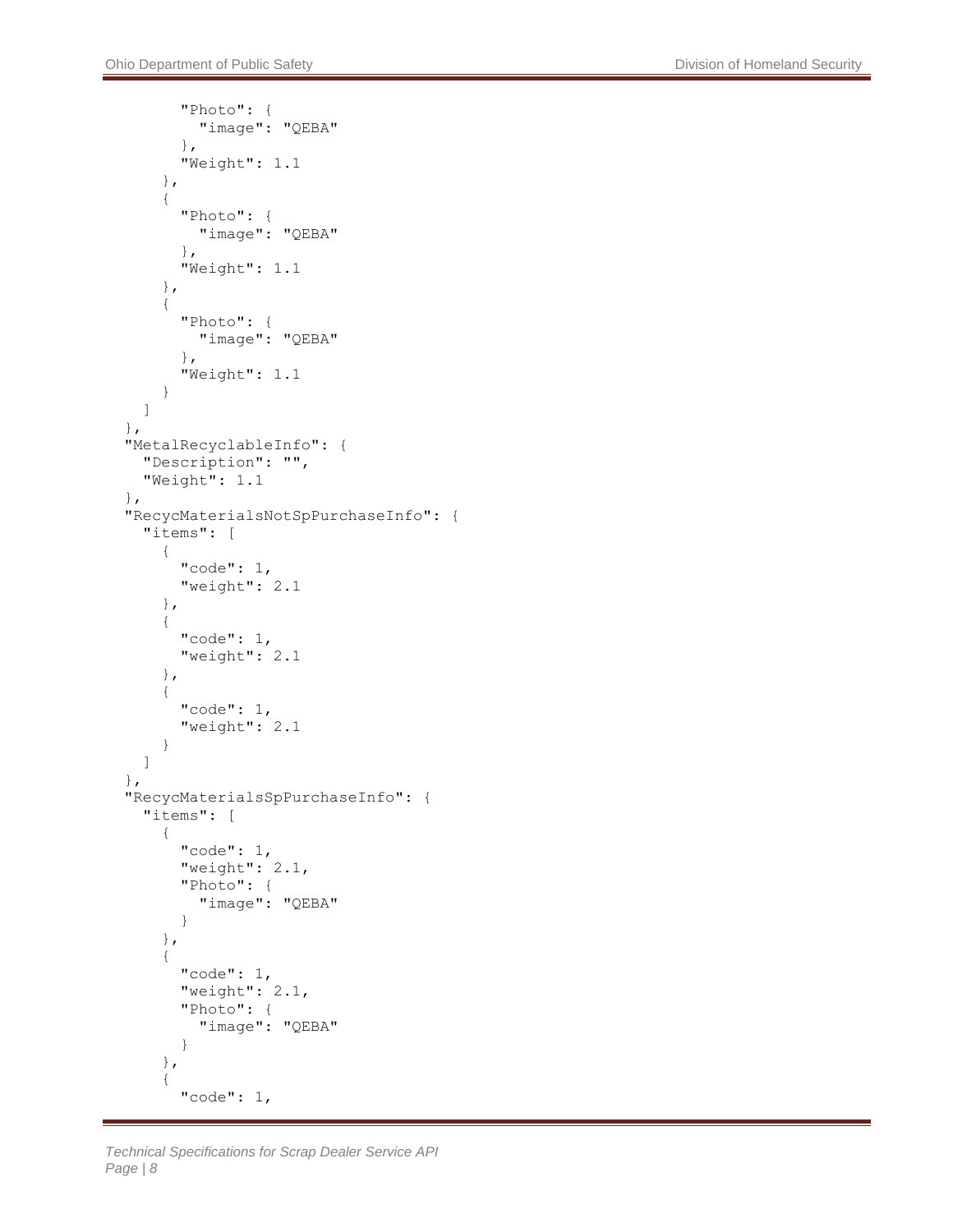```
 "weight": 2.1,
         "Photo": {
           "image": "QEBA"
 }
       }
     ]
   }
}
```
**Note**: The image data should be in 'image/jpeg;base64' format

#### <span id="page-10-0"></span>**Response Information**

If succesful returns "*200/OK*" response else returns a list error messages.

#### **Response body formats**

```
application/json
Sample: 
\overline{[} {
        "Message":"First Name Missing"
   },
   {
        "Message":"Last Name Missing"
   }
]
```
#### <span id="page-10-1"></span>**POST v1/Transaction/Submit**

**Test URL** (Will be published once operational) **Production URL** (Will be published once operational)

#### <span id="page-10-2"></span>**URI Parameters**

N/A

#### <span id="page-10-3"></span>**Request Information**

#### **Parameters**

| ---------------    |                                      |
|--------------------|--------------------------------------|
| <b>Name</b>        | <b>Description</b>                   |
| <b>Transaction</b> | <b>Scrap Transaction Information</b> |

This method should be supplied with all relevant fields required for the transaction. See **Field** [Specification](#page-17-2) section.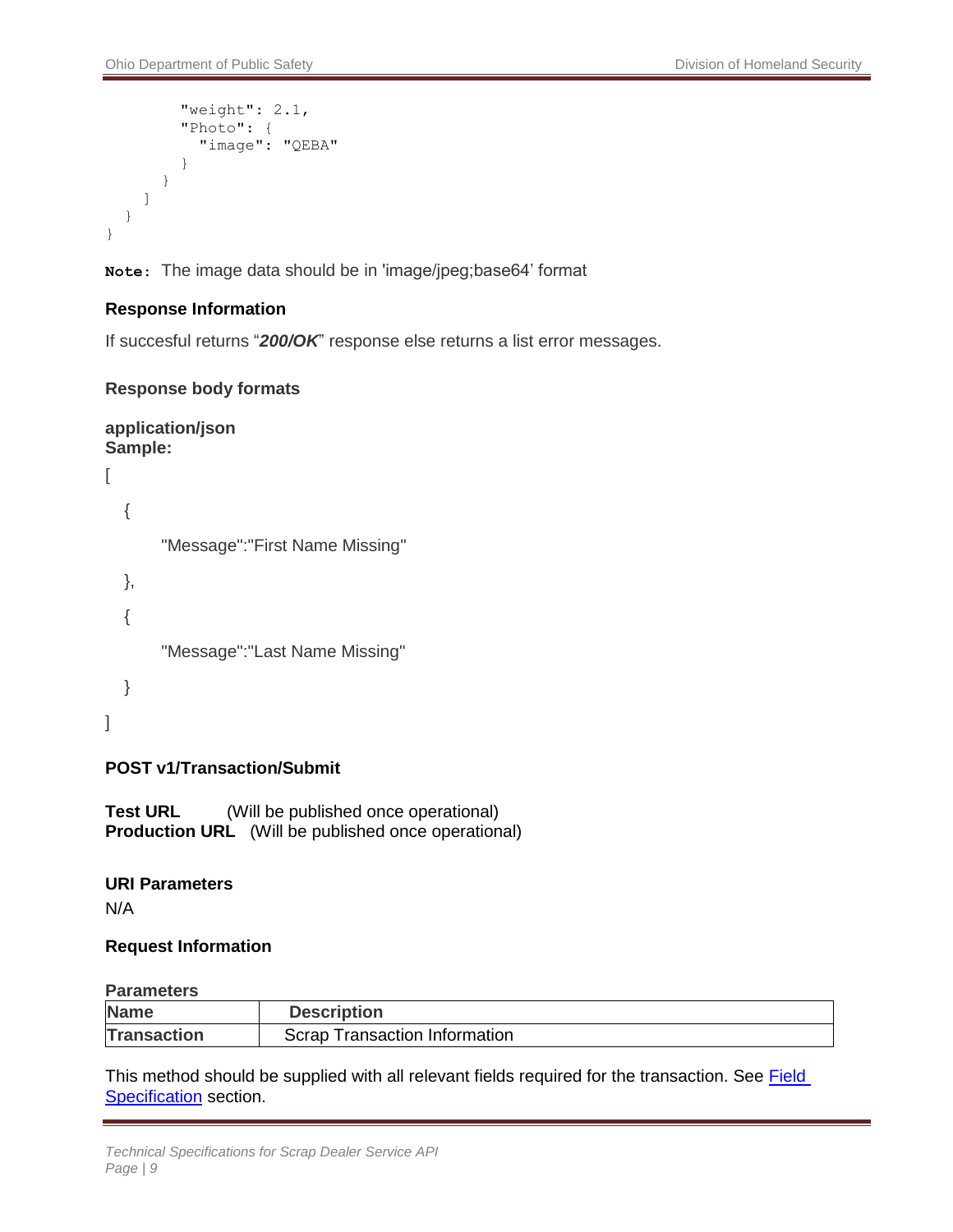If invalid or missing credentials are supplied in the request's http header, this method will return '*401/Unauthorized*' response.

If any of the required fields are missing or if an invalid value is supplied, this method will return with a '*400/Bad Request*' response. A list of error messages will be returned.

#### **Request body formats**

#### **application/json Sample:**

```
{
  "FacilityRegNumber": "SMBC-2012-0000004",
   "TranNumber": "TRAN000001",
   "TranDate": "2016-06-05T18:25:43",
   "SellerInfo": {
     "FirstName": "John",
     "MiddleName": "A",
     "LastName": "Smith",
     "AddressLine1": "12 High Street",
     "AddressLine2": "",
     "City": "Columbus",
     "State": "OH",
     "Zip": "43017",
     "IdCardImage": {
       "image": "QEBA"
     },
     "Photo": {
       "image": "QEBA"
     },
     "LicensePlateNumber": "ZY001",
     "LicensePlateIssueState": "OH"
   },
   "BulkContainerInfo": {
     "Description": "Bulk Container",
     "Items": [
       {
         "Photo": {
           "image": "QEBA"
         },
         "Weight": 1.1
       },
       {
         "Photo": {
           "image": "QEBA"
         },
         "Weight": 1.1
       },
       {
         "Photo": {
           "image": "QEBA"
         },
         "Weight": 1.1
       }
     ]
```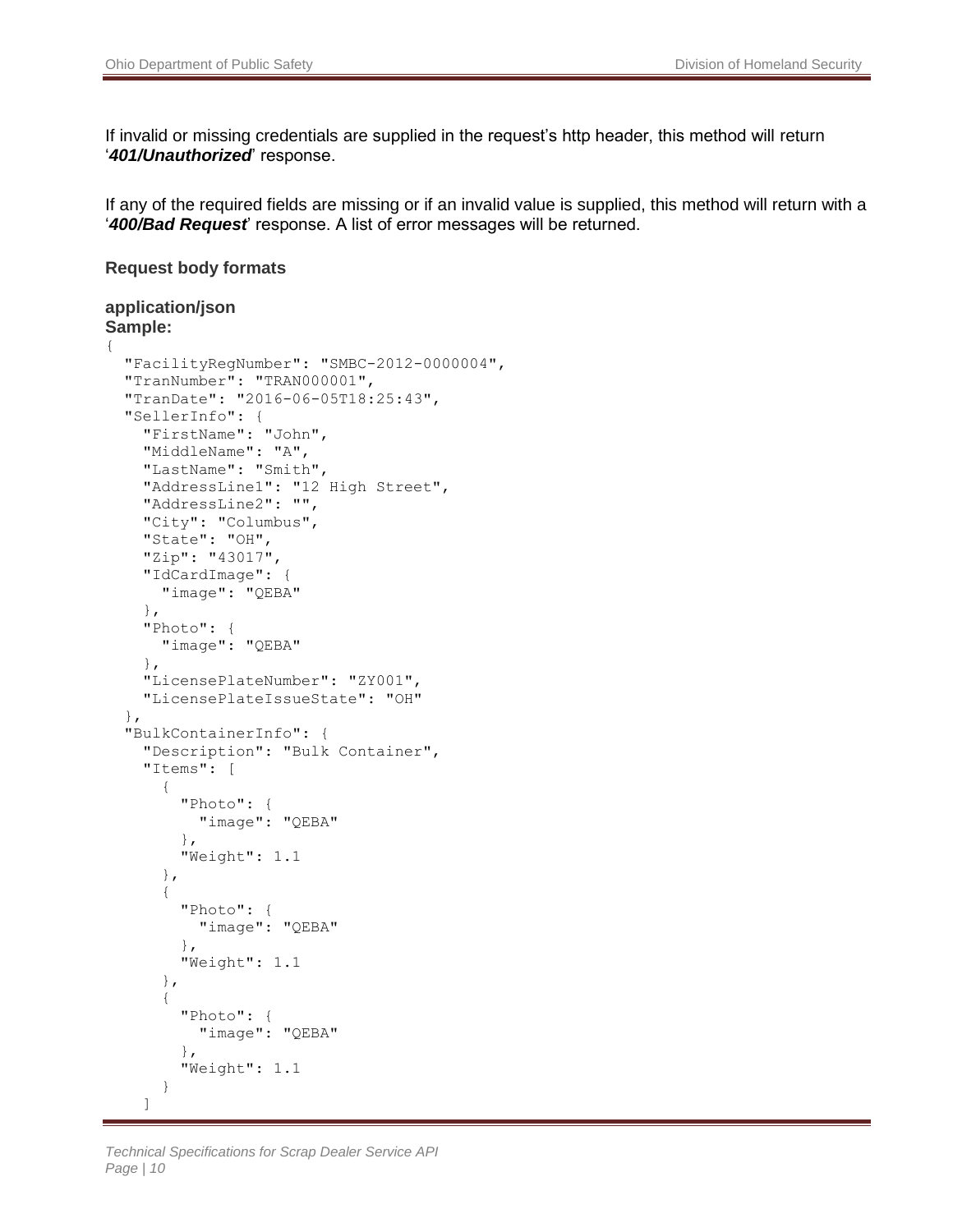```
 },
   "MetalRecyclableInfo": {
     "Description": "",
     "Weight": 1.1
  },
   "RecycMaterialsNotSpPurchaseInfo": {
     "items": [
       {
          "code": 1,
          "weight": 2.1
       },
       {
          "code": 1,
          "weight": 2.1
       },
       {
          "code": 1,
          "weight": 2.1
       }
     ]
   },
   "RecycMaterialsSpPurchaseInfo": {
     "items": [
        {
          "code": 1,
          "weight": 2.1,
          "Photo": {
            "image": "QEBA"
 }
       },
        {
          "code": 1,
          "weight": 2.1,
          "Photo": {
            "image": "QEBA"
          }
       },
        {
          "code": 1,
          "weight": 2.1,
          "Photo": {
            "image": "QEBA"
          }
       }
     ]
   }
```
Note: The image data should be in 'image/jpeg;base64' format

#### <span id="page-12-0"></span>**Response Information**

}

If successful returns "*200/OK*" response else returns a list error messages.

#### **Response body formats**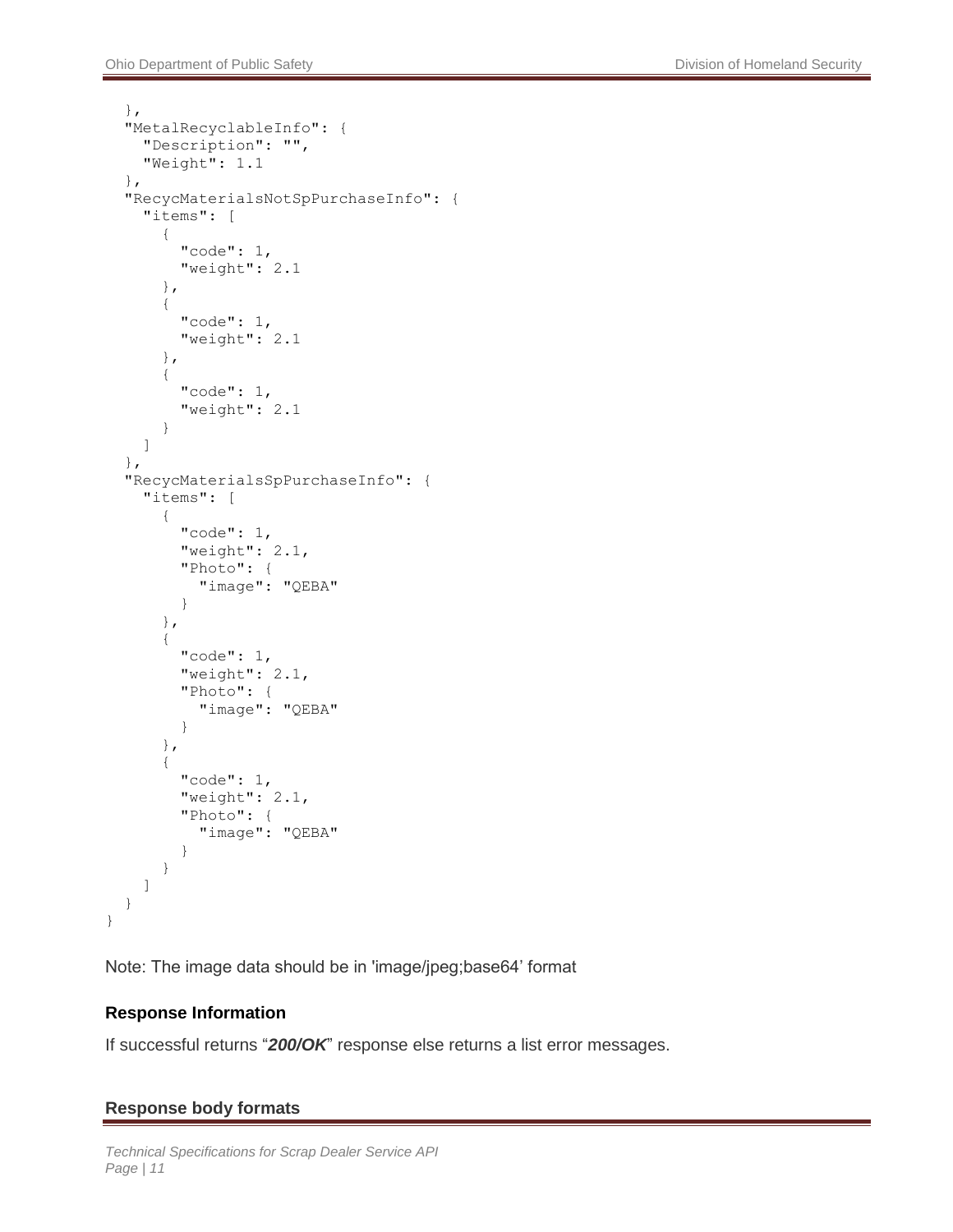#### **application/json Sample:**

```
\lceil {
        "Message":"Invalid Facility Registration Number Supplied"
   },
   {
        "Message":"Tran Number Missing"
   }
]
```
### <span id="page-13-0"></span>**5 How To Consume?**

#### <span id="page-13-1"></span>**C# Classes:**

```
public class DriverLicenseData
{
      public string FacilityRegNumber { get; set; }
      public string FirstName { get; set; }
      public string LastName { get; set; }
      public string DOB { get; set; }
     public string DLNumber { get; set; }
      public string DLState { get; set; }
}
public class DoNotBuyData
{
     public string FirstName { get; set; }
     public string MiddleName { get; set; }
    public string LastName { get; set; }
     public string Suffix { get; set; }
     public string Sex { get; set; }
     public string Height { get; set; }
     public string Weight { get; set; }
     public string EyeColor { get; set; }
     public string HairColor { get; set; }
     public string Ethnicity { get; set; }
     public string ScarsMarksTattoos { get; set; }
     public string Dob { get; set; }
     public int Age { get; set; }
     public string SourceAgencyName { get; set; }
     public string FullName { get; set; }
     public string DLNumber { get; set; }
     public string DLIssueState { get; set; }
     public string Alias { get; set; }
```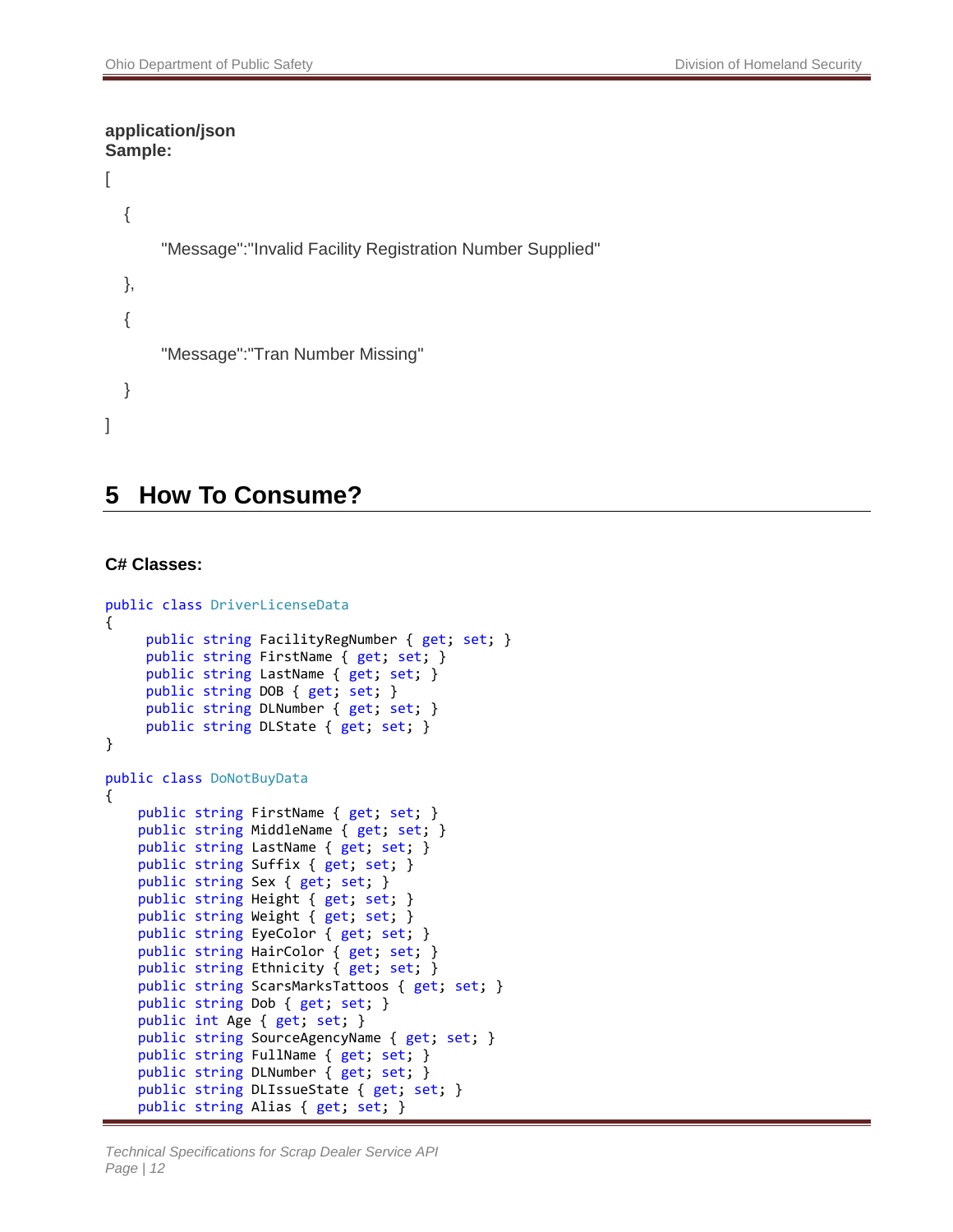```
 public string ConvictionCaseNo { get; set; }
     public string ConvictionDate { get; set; }
     public string ConvictionOffense { get; set; }
     public string ConvictionOffenseClass { get; set; }
    public string ConvictionCourt { get; set; }
}
public class TransactionData
{
     public string FacilityRegNumber { get; set; }
    public string TranNumber { get; set; }
     public string TranDate { get; set; }
    public Seller SellerInfo { get; set; }
     public BulkContainer BulkContainerInfo { get; set; }
     public MetalNonRecyclable MetalRecyclableInfo { get; set; }
    public RecycMaterialsNotSpPurchase RecycMaterialsNotSpPurchaseInfo { get; set; }
     public RecycMaterialsSpPurchase RecycMaterialsSpPurchaseInfo { get; set; }
}
public class Seller
{
     public string FirstName { get; set; }
     public string MiddleName { get; set; }
     public string LastName { get; set; }
     public string AddressLine1 { get; set; }
    public string AddressLine2 { get; set; }
     public string City { get; set; }
     public string State { get; set; }
     public string Zip { get; set; }
     public Photo IdCardImage { get; set; }
    public Photo Photo { get; set; }
     public string LicensePlateNumber { get; set; }
    public string LicensePlateIssueState { get; set; }
}
public class MetalNonRecyclable
{
     public string Description { get; set; }
     public double Weight { get; set; }
}
public class BulkContainer
{
     public string Description { get; set; }
    public List<BulkContainerItem> items { get; set; }
}
public class BulkContainerItem
{
     public Photo Photo { get; set; }
     public double Weight { get; set; }
}
public class RecycMaterialsNotSpPurchase
{
     public List<NonSpecialPurchase> items { get; set; }
}
```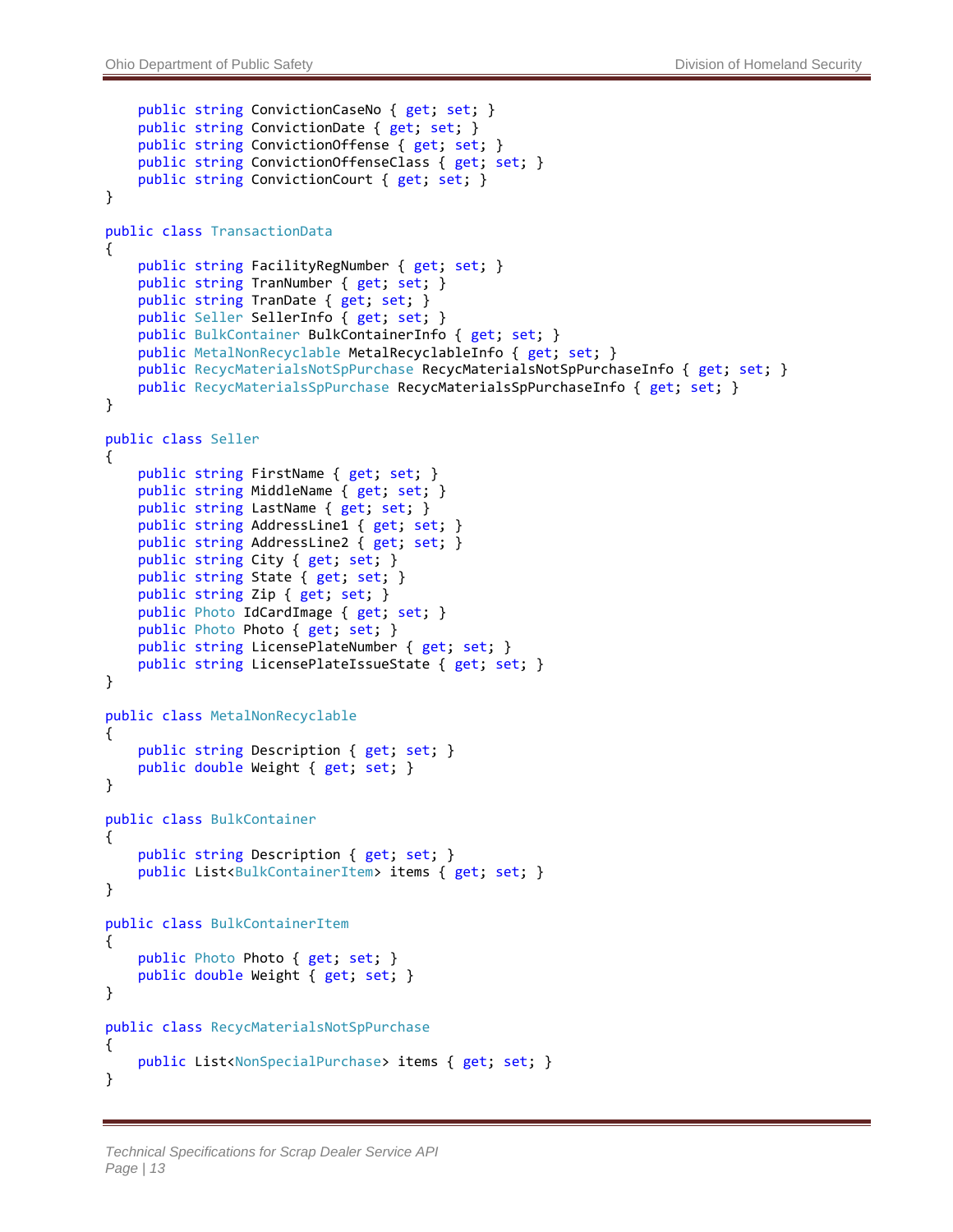```
public class RecycMaterialsSpPurchase
{
     public List<SpecialPurchase> items { get; set; }
}
public class SpecialPurchase
\mathfrak{t} public int code { get; set; }
     public double weight { get; set; }
    public Photo Photo { get; set; }
}
public class NonSpecialPurchase
{
     public int code { get; set; }
     public double weight { get; set; }
}
public class Photo
{
     public byte[] image { get; set; }
}
public class Error
{
     public string Message { get; set; }
}
```
#### <span id="page-15-0"></span>**Sample C# Code To Call The Service API (v1/DoNotBuy/Search)**

```
static void Main(string[] args)
{
      PostAsync().Wait();
}
private static async Task PostAsync()
{
    using (var client = new HttpClient())
     {
      https://servicesq.dps.ohio.gov/ScrapDealerServices.API/");
       client.DefaultRequestHeaders.Accept.Clear(); 
       client.DefaultRequestHeaders.Accept.Add(new
      MediaTypeWithQualityHeaderValue("application/json"));
      //Valid scrap dealer credentials must be supplied
       client.DefaultRequestHeaders.Add("username","xxx");
      client.DefaultRequestHeaders.Add("password", "xxx");
      var dl = new DriverLicenseData();
       //All fields are mandatory
        dl.FacilityRegNumber = "SMBC-2012-0000004";
        dl.FirstName = "John";
        dl.LastName = "Smith";
```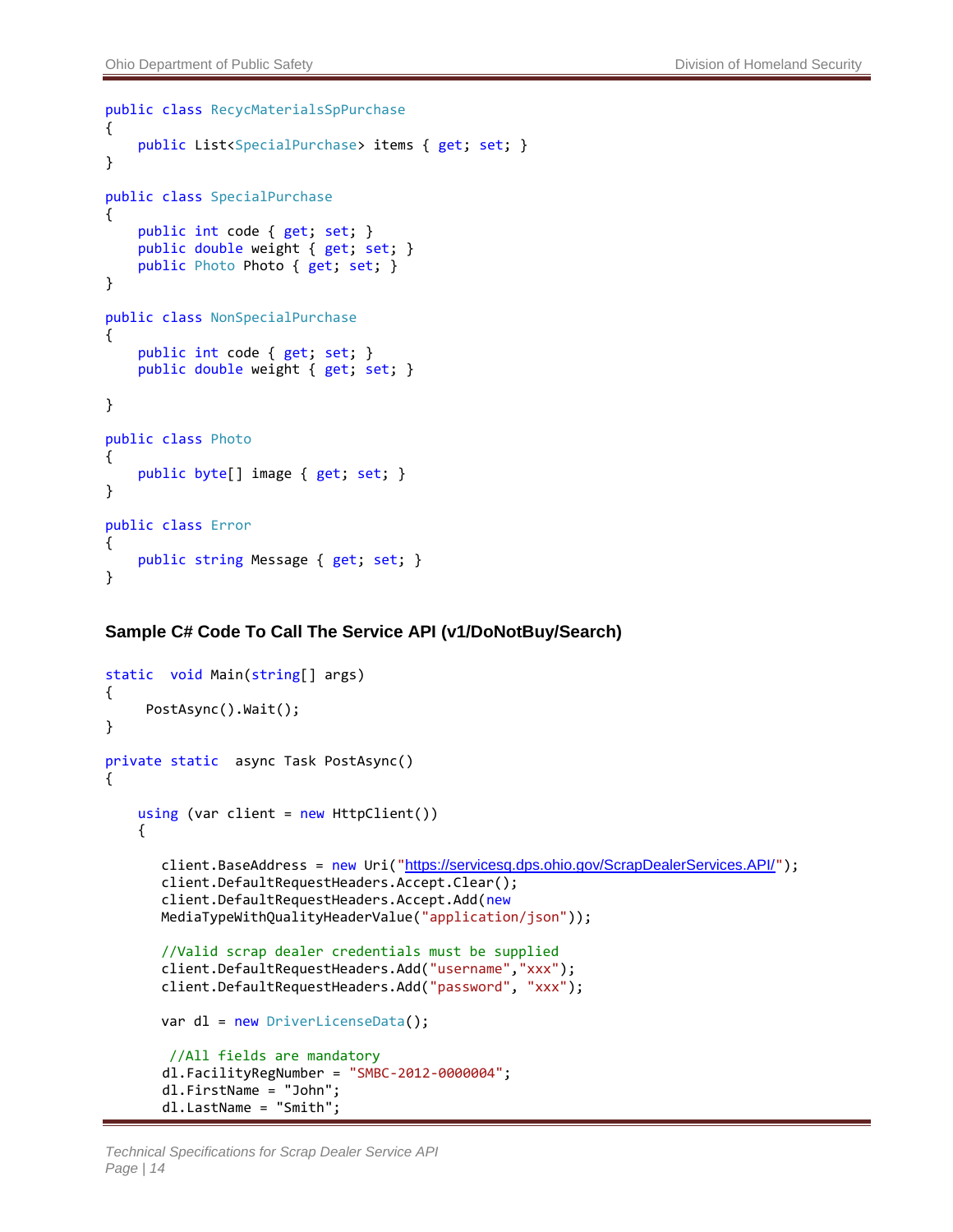```
d1.DOB = "1989-04-18";
        dl.DLNumber = "TX329SD";
        dl.DLState = "OH";
        var response = await client.PostAsJsonAsync("v1/DoNotBuy/Search", dl);
        if (response.IsSuccessStatusCode)
        {
           var dnbList = await response.Content.ReadAsAsync<List<DoNotBuyData>>();
            if (dnbList.Any())
\overline{\mathcal{L}} //Found some matches
 }
            else
\overline{\mathcal{L}}//No matches found
 }
        }
        else
        {
               //Invalid or missing input header/parameter information
              var errorList = await response.Content.ReadAsAsync<List<Error>();
          }
      }
}
```
#### <span id="page-16-0"></span>**Sample C# Code To Call The Service API (v1/Transaction/Validate)**

```
static void Main(string[] args)
{
     PostAsync().Wait();
}
private static async Task PostAsync()
{
   using (var client = new HttpClient())
   {
      https://servicesq.dps.ohio.gov/ScrapDealerServices.API/");
      client.DefaultRequestHeaders.Accept.Clear(); 
      client.DefaultRequestHeaders.Accept.Add(new 
      MediaTypeWithQualityHeaderValue("application/json"));
 client.DefaultRequestHeaders.Add("username", "xxx");
 client.DefaultRequestHeaders.Add("password", "xxx");
      var scrapTran = new TransactionData();
       scrapTran.FacilityRegNumber = "SMBC-2012-0000004";
      scrapTran.TranNumber = "TRAN0001";
       scrapTran.TranDate = "2016-05-06T12:45:12";
       var seller = new Seller();
       seller.FirstName = "Johns";
      seller.LastName = "Smith";
       seller.AddressLine1 = "12 High Street";
       seller.City = "Columbus";
```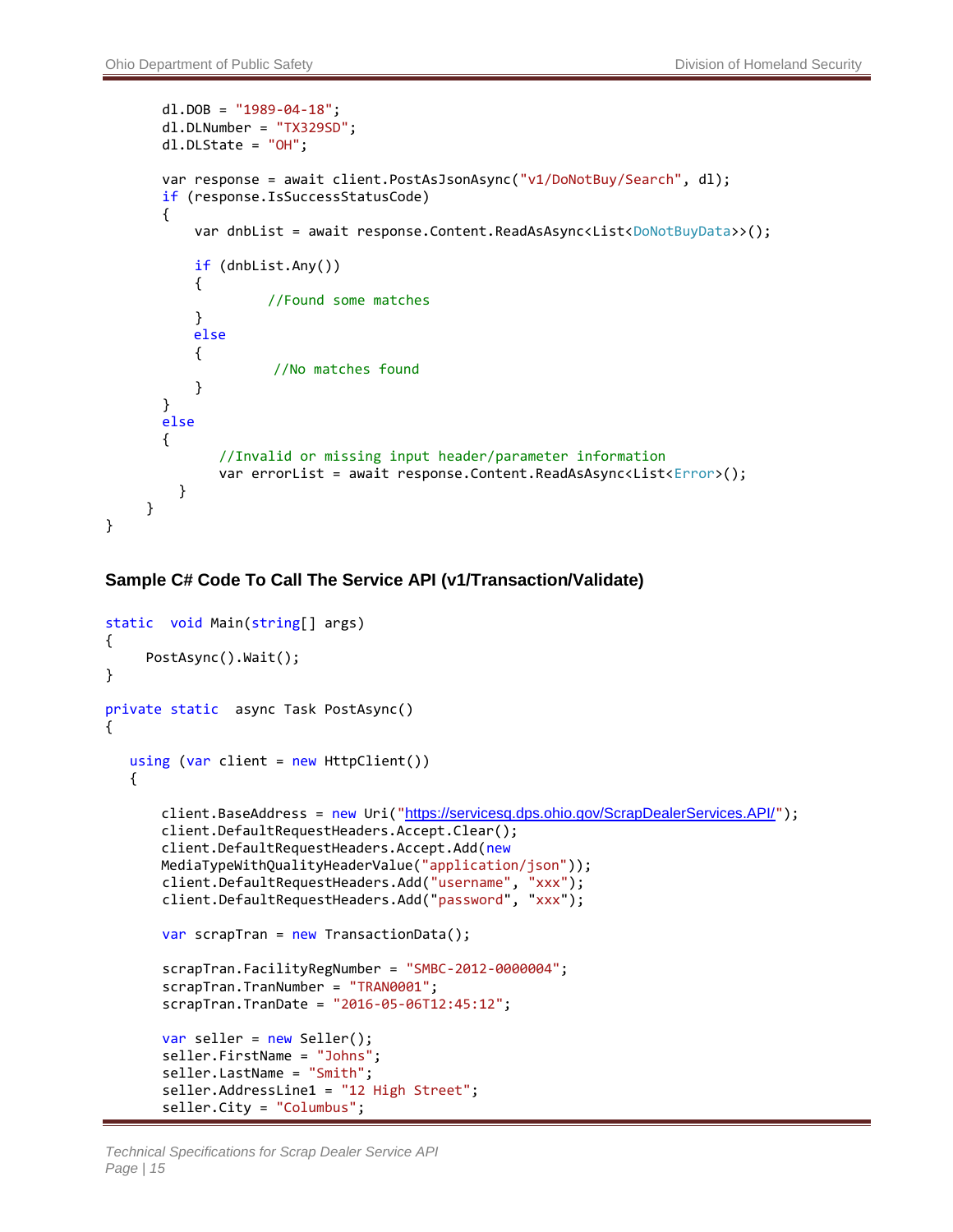```
 seller.Zip = "43223";
          seller.LicensePlateNumber = "SH487329";
         seller.LicensePlateIssueState = "OH";
         var photo = new Photo();
         photo.image = File.ReadAllBytes("\\images\\image1.jpg");
          seller.IdCard = photo;
         photo.image = File.ReadAllBytes("\\images\\image2.jpg");
          seller.Photo = photo;
          scrapTran.SellerInfo = seller;
          var metalRecyclable = new MetalNonRecyclable ();
          metalRecyclable.Description = "Metal Article 1";
          metalRecyclable.Weight = 34.4;
          scrapTran.MetalNonRecyclableInfo = metalRecyclable;
         var response = await client.PostAsJsonAsync("v1/Transaction/Validate", scrapTran);
          if (response.IsSuccessStatusCode){
              //Validation Successfull
          }
          Else {
              //Read and display all the error messages returned.
             var errors = await response.Content.ReadAsAsync<List<Error>>>>>>>();
 }
   }
```
## <span id="page-17-0"></span>**6 Field Specifications**

### <span id="page-17-1"></span>**Field Name Description**  FacilityRegNumber **Facility registration number FacilityRegNumber** Required FirstName The first name of the seller The Solid Required LastName The last name of the seller The Last name of the seller The Last Name of the seller Required DOB The date of birth of the seller. The seller and the seller and the seller and the seller and the seller and the Required DLNumber The Driver License number of the seller Required DLState The Driver License issue state of the seller. See [state codes](#page-20-1) Required

### **Driver License Data**

}

### <span id="page-17-2"></span>**Scrap Transaction Data**

| <b>Field Name</b> | <b>Description</b>            | <b>Size</b> |          |
|-------------------|-------------------------------|-------------|----------|
| FacilityRegNumber | Facility registration number  | 17          | Required |
| TranNumber        | Transaction number            | 20          | Required |
| TranDate          | The date and time of the sale |             | Required |
|                   | Format: (yyyy-MM-ddTHH:mm)    |             |          |
| <b>Seller</b>     |                               |             |          |
| FirstName         | The first name of the seller  | 33          | Required |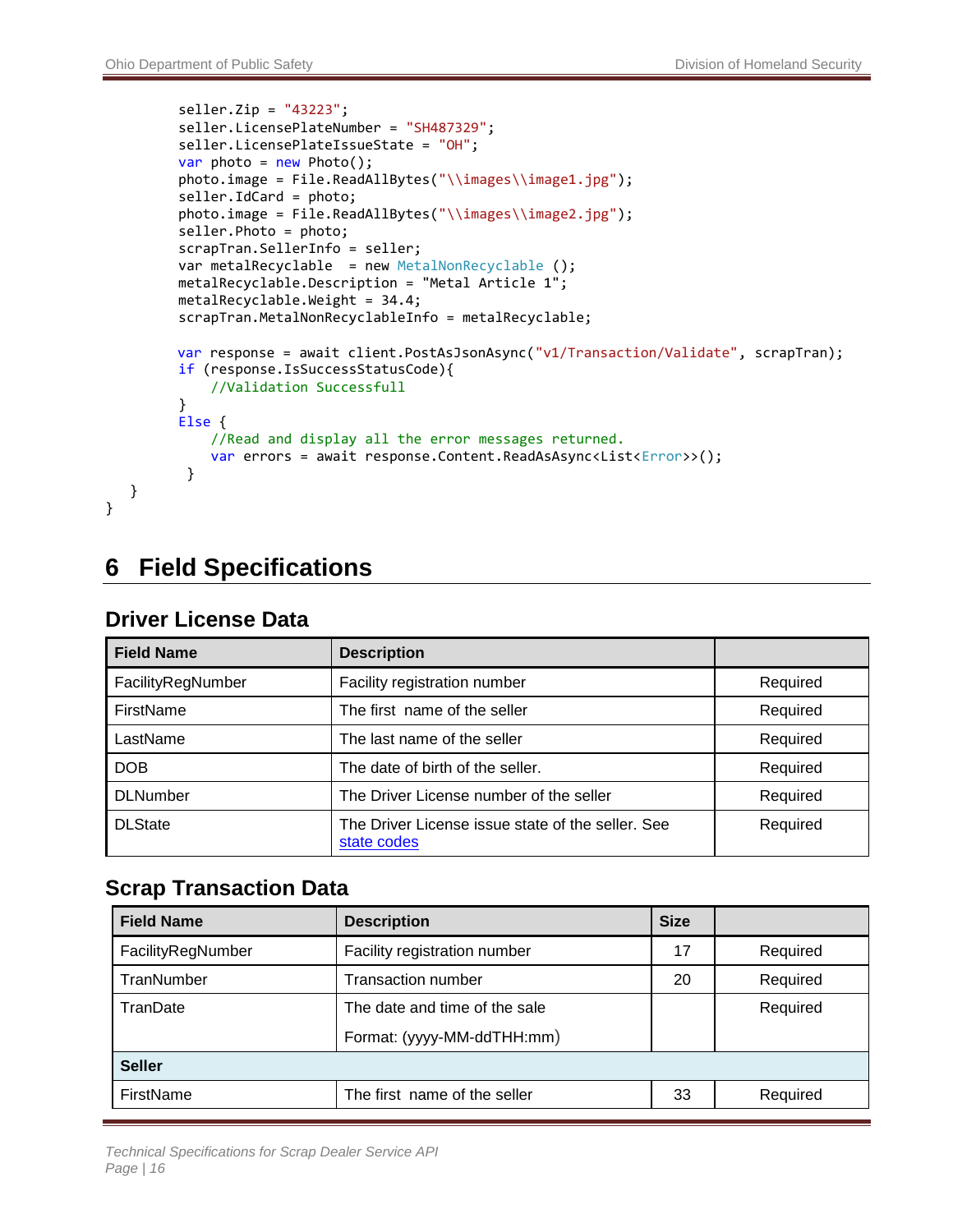| <b>Field Name</b>                      | <b>Description</b>                                                                                              | <b>Size</b>    |                                                 |
|----------------------------------------|-----------------------------------------------------------------------------------------------------------------|----------------|-------------------------------------------------|
| MiddleName                             | The middle name of the seller                                                                                   | 31             | Optional                                        |
| LastName                               | The last name of the seller                                                                                     | 33             | Required                                        |
| <b>Suffix</b>                          | If applicable, the suffix in the seller's name                                                                  | 5              | Optional                                        |
| AddressLine1                           | The street address of the seller                                                                                | 40             | Required                                        |
| AddressLine2                           | The street address of the seller                                                                                | 40             | Optional                                        |
| City                                   | The seller's city of residence                                                                                  | 30             | Required                                        |
| <b>State</b>                           | The seller's state of residence                                                                                 | $\overline{2}$ | Required                                        |
|                                        | For the allowed values, see section state<br>codes                                                              |                |                                                 |
| Zip                                    | The seller's zip code of residence                                                                              | 9              | Required                                        |
| IdCardImage                            | Image of the seller's state issued<br>identification card, driver's license or<br>military identification card. |                | Required                                        |
|                                        | Image should be in JPEG format and the<br>size should not exceed 1MB.                                           |                |                                                 |
| Photo                                  | Photograph of the seller                                                                                        |                | Required                                        |
|                                        | Photo should be in JPEG format and the<br>size should not exceed 1MB.                                           |                |                                                 |
| LicensePlateNumber                     | The license plate number of the seller's<br>motor vehicle                                                       | 20             | Optional                                        |
| LicensePlateIssueState                 | The state that issued the license plate of<br>the seller's motor vehicle                                        | $\overline{2}$ | Optional                                        |
|                                        | For the state codes, see section state<br>codes                                                                 |                |                                                 |
| <b>Bulk Container</b>                  |                                                                                                                 |                |                                                 |
| Description                            | A description of the bulk container(s)                                                                          | 255            | Optional                                        |
|                                        | <b>Items (Collection)</b>                                                                                       |                |                                                 |
| Photo                                  | A photograph of the bulk container item.                                                                        |                | Required if<br>Description field is<br>supplied |
|                                        | Photos should be in JPEG format and the<br>size of each photo should not exceed 1MB.                            |                |                                                 |
| Weight                                 | Weight of the item in above supplied<br>container.                                                              | $\overline{7}$ | Required if<br>Description field is<br>supplied |
| <b>Metal Articles - Not Recyclable</b> |                                                                                                                 |                |                                                 |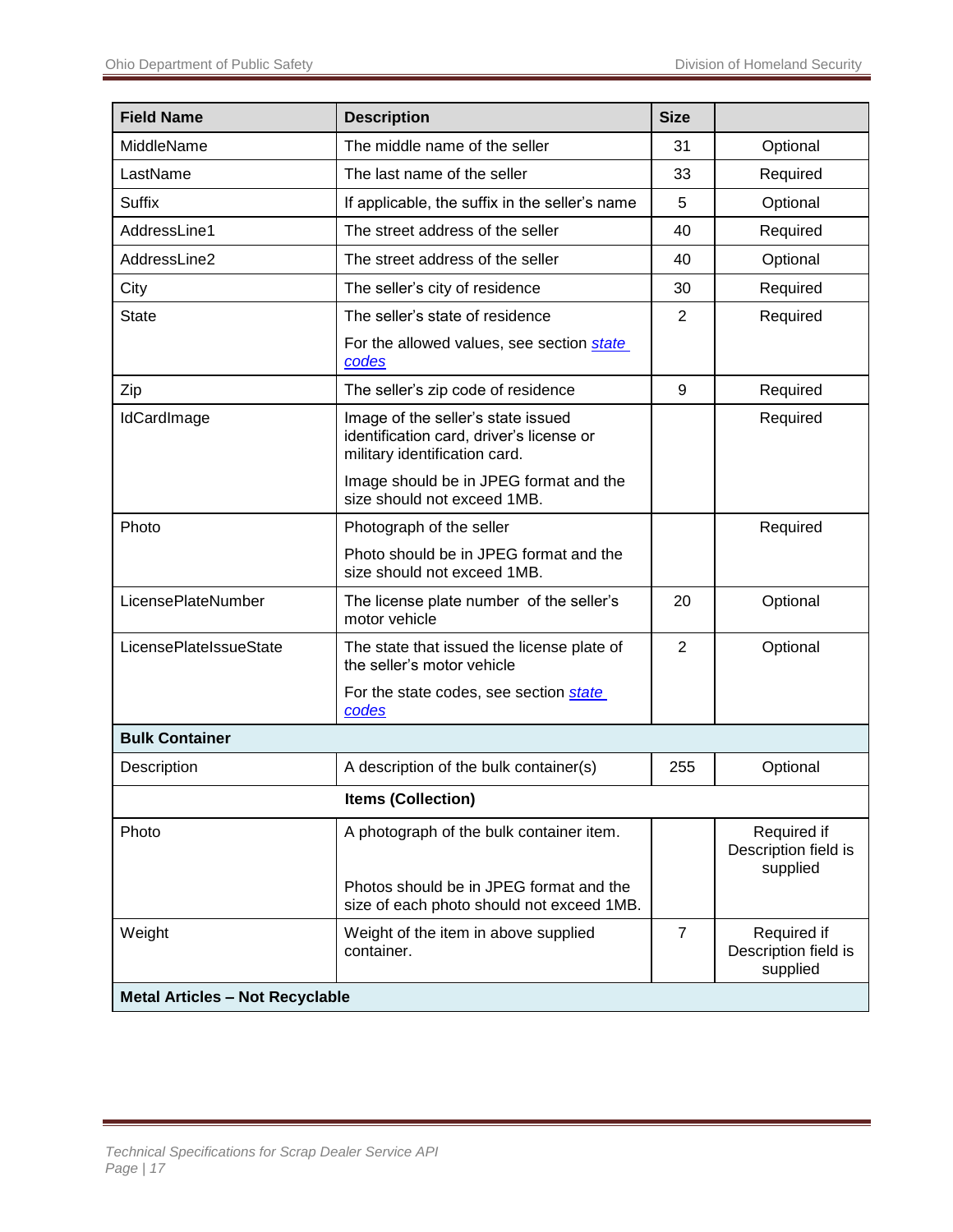| <b>Field Name</b>                                     | <b>Description</b>                                                                                                                                                                                                                                       | <b>Size</b>    |                                          |  |  |
|-------------------------------------------------------|----------------------------------------------------------------------------------------------------------------------------------------------------------------------------------------------------------------------------------------------------------|----------------|------------------------------------------|--|--|
| Description                                           | Full and accurate description of each<br>article purchased or received by the<br>dealer. Include identifying marks, letters<br>written, inscribed, or otherwise included on<br>the article. Include the name and<br>manufacturer of the article if known | 255            | Optional                                 |  |  |
| Weight                                                | Total weight of the Metal Articles that are                                                                                                                                                                                                              | $\overline{7}$ | Conditional                              |  |  |
|                                                       | not Recyclable<br>Example: 103.00                                                                                                                                                                                                                        |                | (Required if above<br>field is supplied) |  |  |
| <b>Recyclable - Not Special Purchase (Collection)</b> |                                                                                                                                                                                                                                                          |                |                                          |  |  |
| Code                                                  | Supply recyclable Not special purchase<br>code. For a list of articles, see Codes.                                                                                                                                                                       | 2              | Optional                                 |  |  |
|                                                       | Example: 1 (i.e. Beer Keg)                                                                                                                                                                                                                               |                |                                          |  |  |
| Weight                                                | Weight of above supplied item.                                                                                                                                                                                                                           | $\overline{7}$ | Conditional                              |  |  |
|                                                       | Example: 20.00 (i.e. Beer Kegs of 20 LB)                                                                                                                                                                                                                 |                | (Required if above<br>field is supplied) |  |  |
|                                                       | <b>Recyclable - Special Purchase (Collection)</b>                                                                                                                                                                                                        |                |                                          |  |  |
| Code                                                  | Supply recyclable special purchase code.<br>For a list of articles, see Codes.                                                                                                                                                                           | $\overline{2}$ | Optional                                 |  |  |
|                                                       | Example: 1 (i.e. Beer Keg)                                                                                                                                                                                                                               |                |                                          |  |  |
| Weight                                                | Weight of above supplied item.                                                                                                                                                                                                                           | $\overline{7}$ | Conditional                              |  |  |
|                                                       | Example: 20.00 (i.e. Beer Kegs of 20 LB)                                                                                                                                                                                                                 |                | (Required if above<br>field is supplied) |  |  |
| Photo                                                 | Photo of the above supplied item.                                                                                                                                                                                                                        |                | Conditional                              |  |  |
|                                                       | Photos should be of JPG format and size<br>of each photo should not exceed 1MB.                                                                                                                                                                          |                | (Required if above<br>field is supplied) |  |  |

# <span id="page-19-0"></span>**7 Code Lists**

## <span id="page-19-1"></span>**Recyclable Materials That Do Not Qualify as Special Purchase Articles**

| Code           | <b>Description</b>           |
|----------------|------------------------------|
|                | Number 1 Copper              |
| $\overline{2}$ | Number 2 Copper              |
| 3              | <b>Sheet Copper</b>          |
| 4              | <b>Insulated Copper Wire</b> |
| 5              | Aluminum or Copper Radiators |
| 6              | <b>Red Brass</b>             |
|                | <b>Yellow Brass</b>          |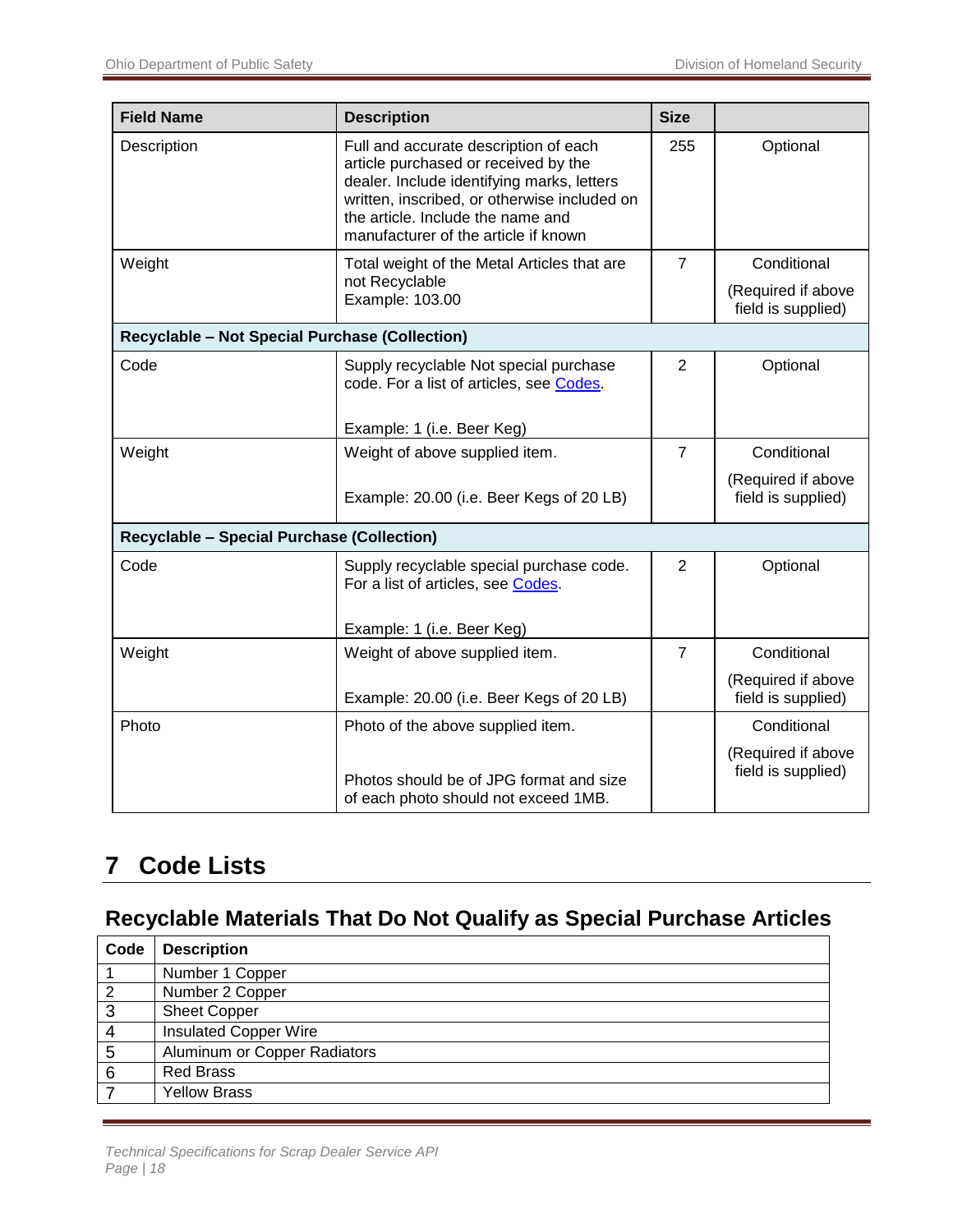| 8  | Aluminum Sheet                |
|----|-------------------------------|
| 9  | <b>Aluminum Extrusions</b>    |
| 10 | Clean Aluminum Wire           |
| 11 | Cast Aluminum                 |
| 12 | Unclean Aluminum Wire         |
| 13 | <b>Aluminum Exterior</b>      |
| 14 | <b>Contaminated Aluminum</b>  |
| 15 | <b>Stainless Steel</b>        |
| 16 | Large Appliances              |
| 17 | <b>Steel Structural</b>       |
| 18 | <b>Miscellaneous Steel</b>    |
| 19 | Sheet Irons                   |
| 20 | Motor-Vehicles Non-body Parts |
| 21 | <b>Catalytic Converters</b>   |
| 22 | Lead                          |
| 23 | <b>Electric Motors</b>        |
| 24 | <b>Electronic Scrap</b>       |

## <span id="page-20-0"></span>**Recyclable Materials That Qualify as Special Purchase Articles**

| Code           | <b>Description</b>                                                                                                                                                                                                                                                                                                                                                                                                                                                                             |
|----------------|------------------------------------------------------------------------------------------------------------------------------------------------------------------------------------------------------------------------------------------------------------------------------------------------------------------------------------------------------------------------------------------------------------------------------------------------------------------------------------------------|
|                | Beer kegs;                                                                                                                                                                                                                                                                                                                                                                                                                                                                                     |
| $\overline{2}$ | Cable, wire, electrical components, and other equipment used in providing cable service or any<br>utility service, including, but not limited to, copper or aluminum coverings, housings, or<br>enclosures related thereto                                                                                                                                                                                                                                                                     |
| 3              | Grave markers, sculptures, plaques, and vases made out of metal, the appearance of which<br>suggests that the articles have been obtained from a cemetery                                                                                                                                                                                                                                                                                                                                      |
| $\overline{4}$ | Guard rails for bridges, highways, and roads; highway and street signs; street light poles and<br>fixtures; worker access hole covers, water meter covers, and other similar types of utility access<br>covers; traffic directional and control signs and light signals, metal marked with the name of a<br>political subdivision of the state, and other metal articles that are purchased and installed for<br>use upon authorization of the state or any political subdivision of the state |
| 5              | Historical, commemorative, and memorial markers and plaques made out of metal                                                                                                                                                                                                                                                                                                                                                                                                                  |
| 6              | Four-wheel metal carts, commonly referred to as "grocery carts," that are generally used by<br>individuals to collect and transport consumer goods while shopping                                                                                                                                                                                                                                                                                                                              |
| $\overline{7}$ | Four-wheel metal carts, commonly referred to as "metal bossies," that are used to transport or<br>merchandise food products that are stored in crates, shells, or trays                                                                                                                                                                                                                                                                                                                        |
| 8              | Railroad material, including journal brasses, rail spikes, rails, tie plates, frogs, and<br>communication wire                                                                                                                                                                                                                                                                                                                                                                                 |
| 9              | Metal trays, merchandise containers, or similar transport containers used by a product<br>producer, distributor, retailer, or an agent of a product producer, distributor, or retailer as a<br>means for the bulk transportation, storage, or carrying of retail containers of milk, baked goods,<br>eggs, or bottled beverage products                                                                                                                                                        |
| 10             | "Burnt wire," which is any coated metal wire that has been smelted, burned, or melted thereby<br>removing the manufacturer's or owner's identifying marks                                                                                                                                                                                                                                                                                                                                      |

### <span id="page-20-1"></span>**State Codes**

|           | Code   Description |
|-----------|--------------------|
| <b>AL</b> | Alabama            |
| AK        | Alaska             |
| AZ        | Arizona            |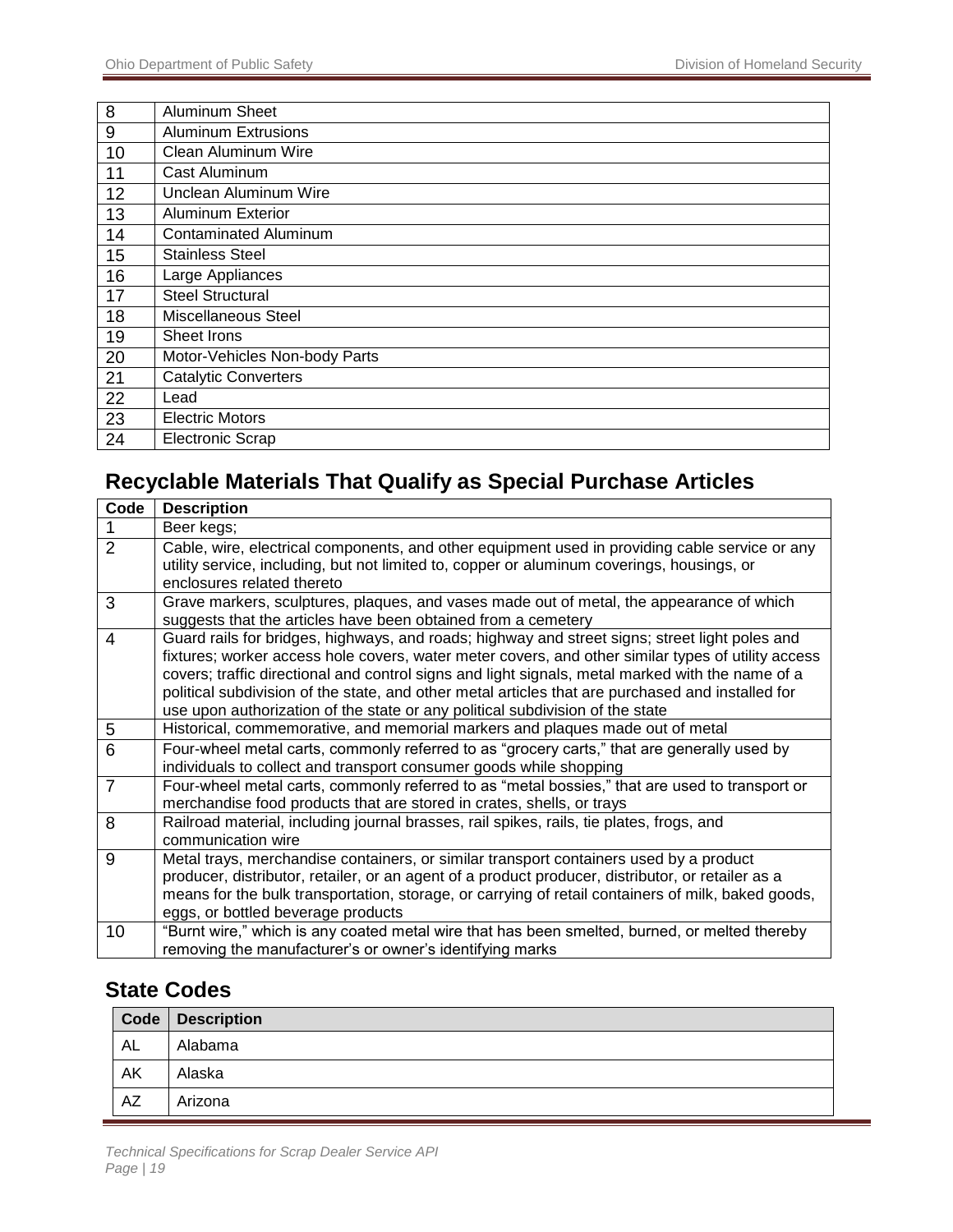| Code                   | <b>Description</b>   |
|------------------------|----------------------|
| <b>AR</b>              | Arkansas             |
| CA                     | California           |
| CO                     | Colorado             |
| CT                     | Connecticut          |
| DE                     | Delaware             |
| $DC$                   | District of Columbia |
| <b>FL</b>              | Florida              |
| GA                     | Georgia              |
| H <sub>l</sub>         | Hawaii               |
| ID                     | Idaho                |
| $\sf IL$               | Illinois             |
| IN                     | Indiana              |
| IA                     | lowa                 |
| KS                     | Kansas               |
| KY                     | Kentucky             |
| LA                     | Louisiana            |
| <b>ME</b>              | Maine                |
| <b>MD</b>              | Maryland             |
| MA                     | Massachusetts        |
| MI                     | Michigan             |
| <b>MN</b>              | Minnesota            |
| <b>MS</b>              | Mississippi          |
| <b>MO</b>              | Missouri             |
| MT                     | Montana              |
| <b>NE</b>              | Nebraska             |
| <b>NV</b>              | Nevada               |
| <b>NH</b>              | New Hampshire        |
| $\mathsf{N}\mathsf{J}$ | New Jersey           |
| <b>NM</b>              | New Mexico           |
| <b>NY</b>              | New York             |
| NC                     | North Carolina       |
| ND                     | North Dakota         |
| OH                     | Ohio                 |
| OK                     | Oklahoma             |
| OR                     | Oregon               |